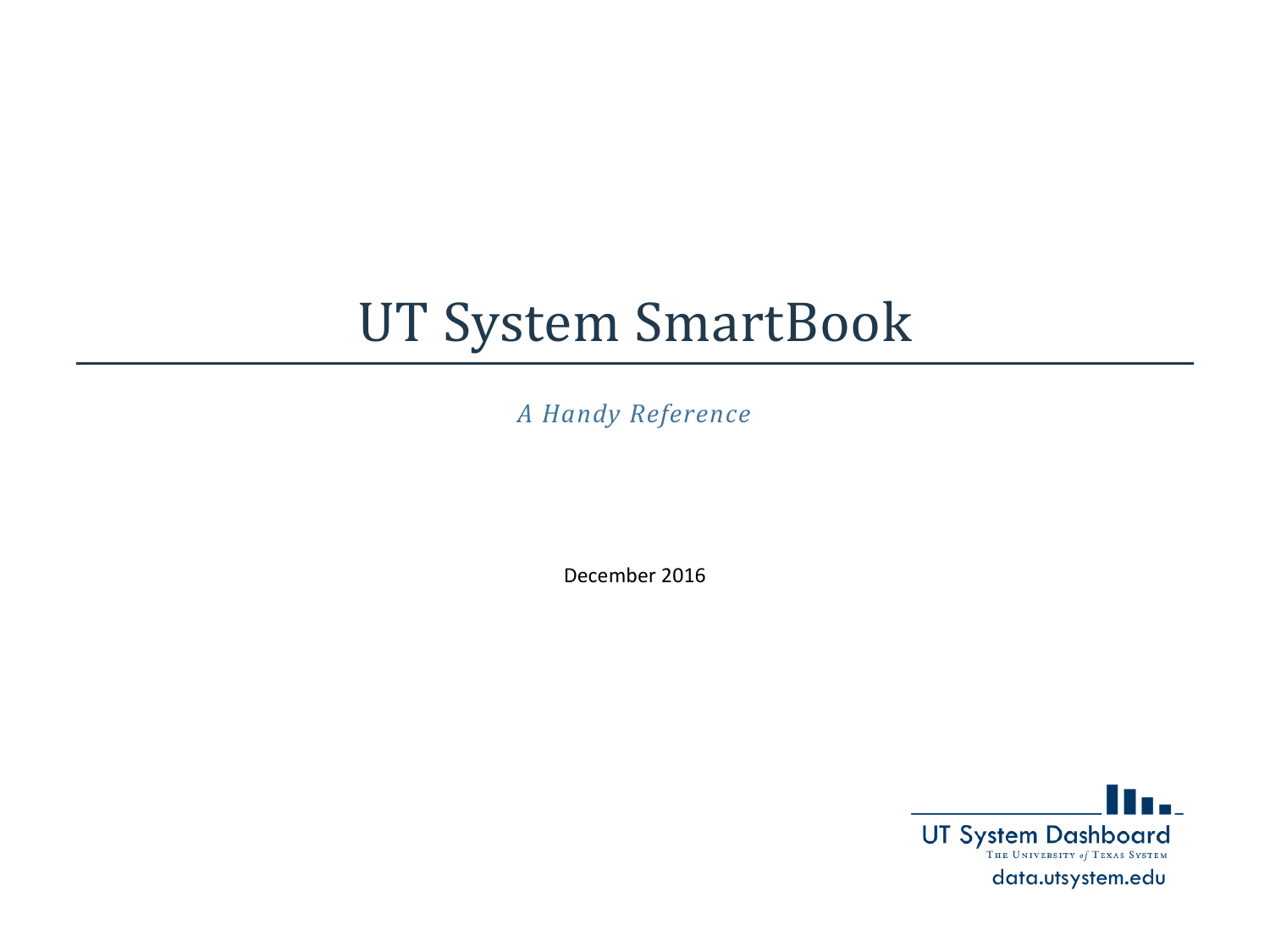#### **CONTENTS**

| NOTES PAGE 14                 |
|-------------------------------|
| <b>FACULTY / EMPLOYEES 15</b> |
|                               |
| RESEARCH / TECH TRANSFER21    |
| BUDGET / FINANCE  25          |
| NOTES PAGE32                  |

Notes:

- The UT Brownsville and UT Pan American campuses closed at the end of AY 2015. UT Rio Grande Valley began enrolling students in fall 2015.
- The University of Texas Health Science Center at Tyler (UT Health Northeast) did not enroll students until fall 2012.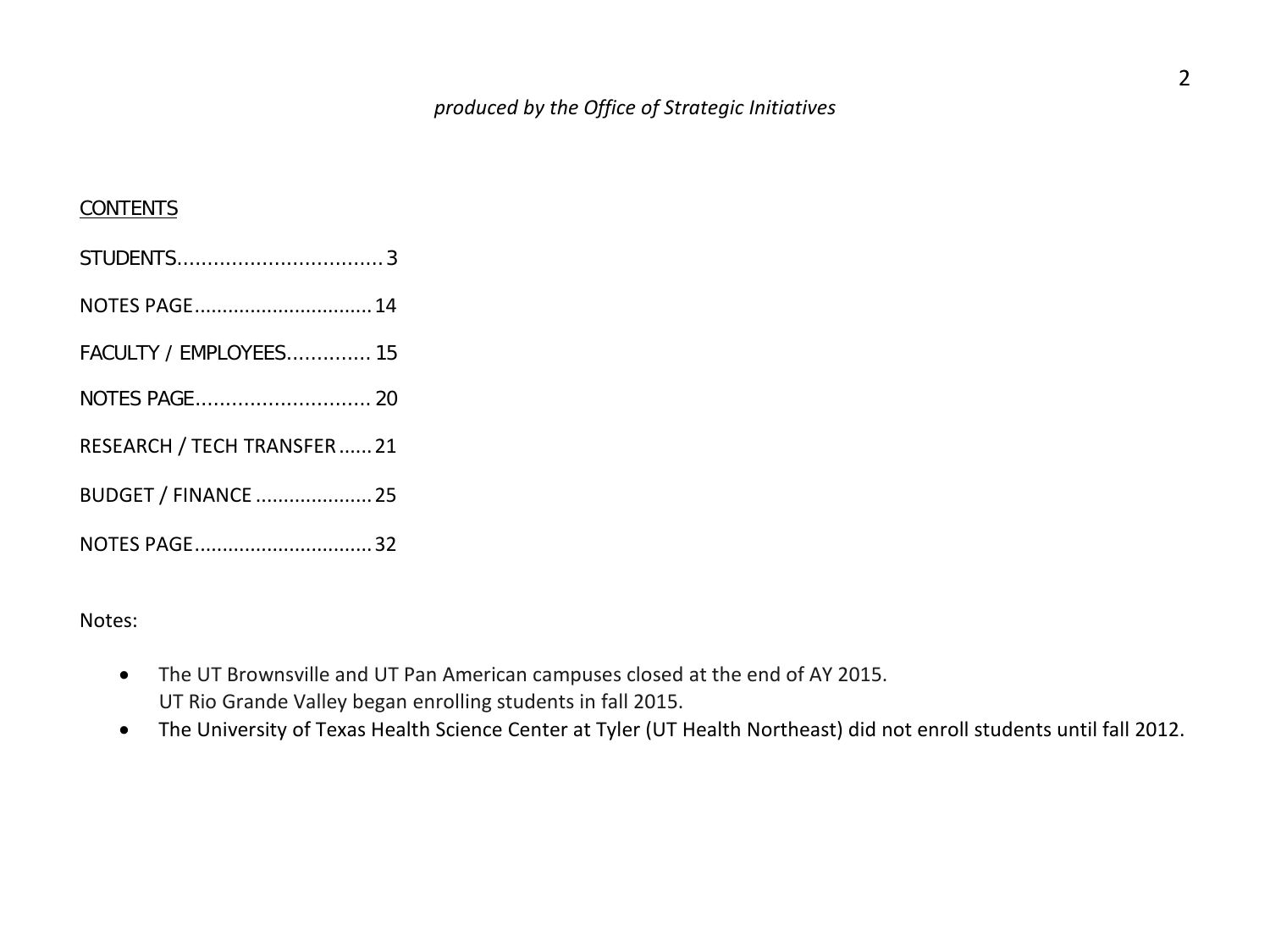## **STUDENTS**

#### **Contents**

| Post-Graduation Wages for Baccalaureate Graduates 12   |
|--------------------------------------------------------|
| Post-Graduation Wages for Medical School Graduates  13 |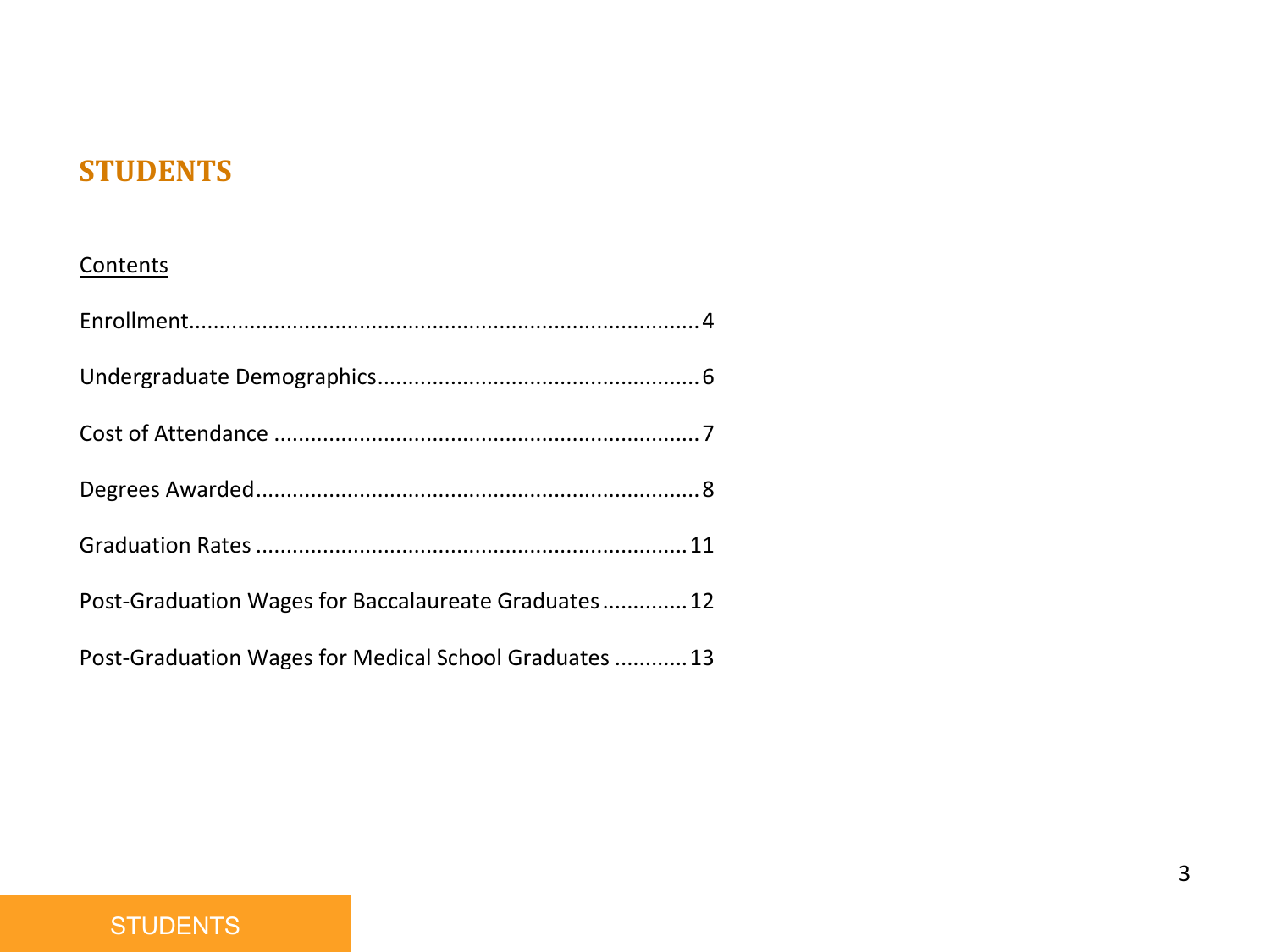#### **Enrollment – UT System**

*Fall 2015*

| Total                     | 221,337 |
|---------------------------|---------|
| Academic                  | 207,628 |
| Health                    | 13,709  |
| Undergraduate + Post-bacc | 167,028 |
| Graduate / Professional   | 54,309  |

60% of all UT System students—and 68% of undergraduates—are minority students (Hispanic, African-American, Asian-American, and Other).

Enrollment has increased 5% since fall 2010, with the largest percent increase at the master's level (15%).



**by Ethnicity**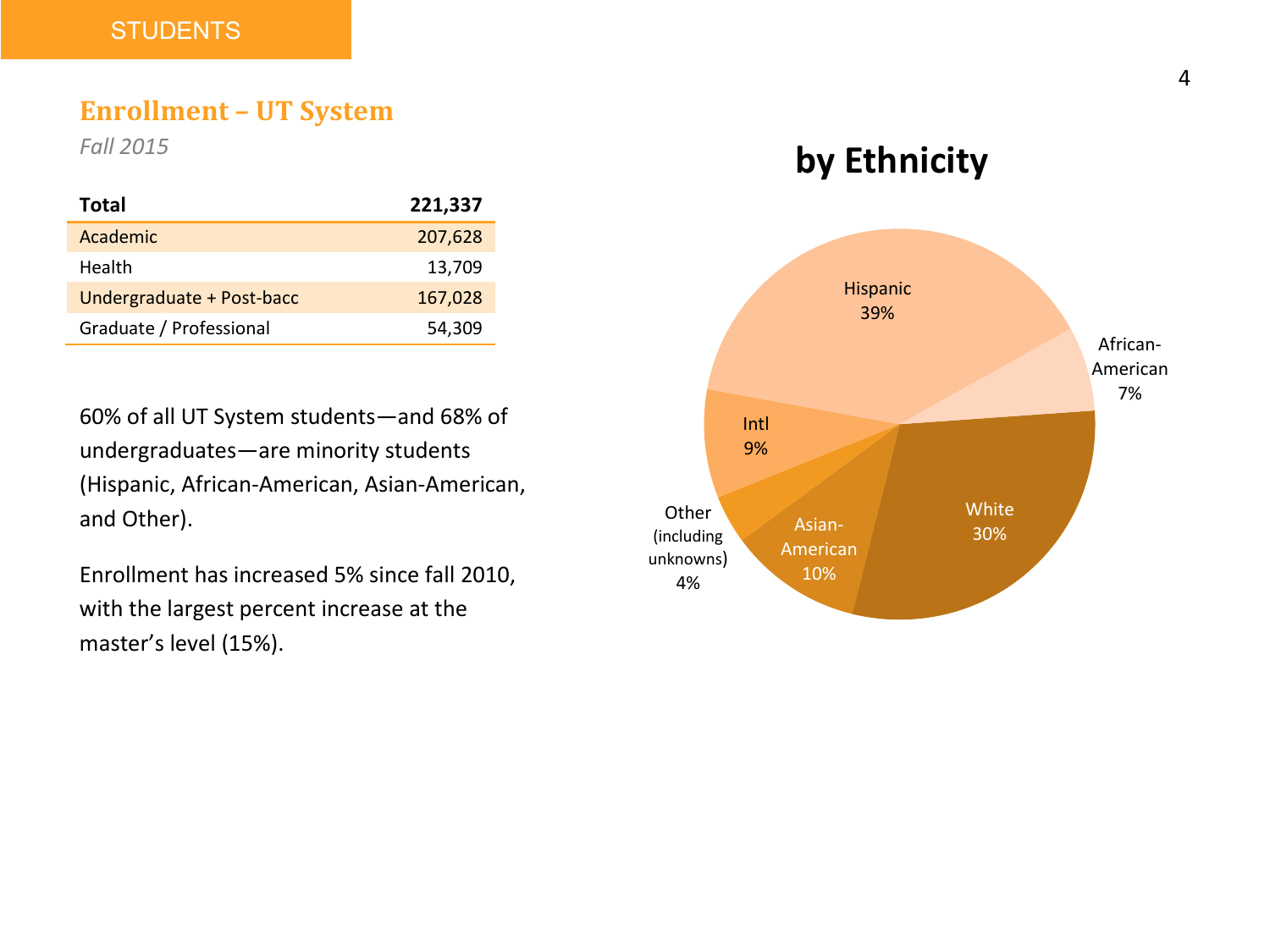## **Enrollment by Institution**

*Fall 2015*

|                  | Undergrad                | Post-Bacc                | Master's | Doctoral                 | Professional             | Total   | 5-Yr Change |
|------------------|--------------------------|--------------------------|----------|--------------------------|--------------------------|---------|-------------|
| <b>UTA</b>       | 25,168                   | 1,377                    | 9,388    | 1,075                    |                          | 37,008  | 12.2%       |
| <b>UT Austin</b> | 39,619                   |                          | 5,206    | 4,610                    | 1,515                    | 50,950  | $-0.5%$     |
| <b>UTD</b>       | 15,283                   | 590                      | 7,733    | 906                      | 42                       | 24,554  | 43.4%       |
| <b>UTEP</b>      | 20,216                   | 77                       | 2,297    | 625                      | 93                       | 23,308  | 5.7%        |
| <b>UTPB</b>      | 5,164                    | 263                      | 510      | $\overline{\phantom{a}}$ |                          | 5,937   | 46.1%       |
| <b>UTRGV</b>     | 24,547                   | 390                      | 3,404    | 243                      |                          | 28,584  | N/A         |
| <b>UTSA</b>      | 24,462                   | 259                      | 3,325    | 741                      |                          | 28,787  | $-4.9%$     |
| UTT              | 6,078                    | 397                      | 1,937    | 88                       |                          | 8,500   | 31.9%       |
| <b>Academic</b>  | 160,537                  | 3,353                    | 33,800   | 8,288                    | 1,650                    | 207,628 | 4.8%        |
| <b>UTSWMC</b>    | $\overline{\phantom{m}}$ | 31                       | 859      | 417                      | 955                      | 2,262   | $-8.3%$     |
| <b>UTMB</b>      | 745                      | 114                      | 880      | 257                      | 1,173                    | 3,169   | 19.1%       |
| <b>UTHSCH</b>    | 677                      | 456                      | 1,294    | 934                      | 1,450                    | 4,811   | 7.3%        |
| <b>UTHSCSA</b>   | 793                      | 18                       | 555      | 272                      | 1,492                    | 3,130   | $-4.3%$     |
| <b>UTMDA</b>     | 304                      | $\overline{\phantom{a}}$ | 16       | ٠                        | $\overline{\phantom{a}}$ | 320     | 29.0%       |
| <b>UTHSCT</b>    | $\overline{\phantom{a}}$ | $\overline{\phantom{a}}$ | 17       | $\overline{\phantom{a}}$ | $\overline{\phantom{a}}$ | 17      | N/A         |
| Health           | 2,519                    | 619                      | 3,621    | 1,880                    | 5,070                    | 13,709  | 4.4%        |
| <b>Total</b>     | 163,056                  | 3,972                    | 37,421   | 10,168                   | 6,720                    | 221,337 | 4.8%        |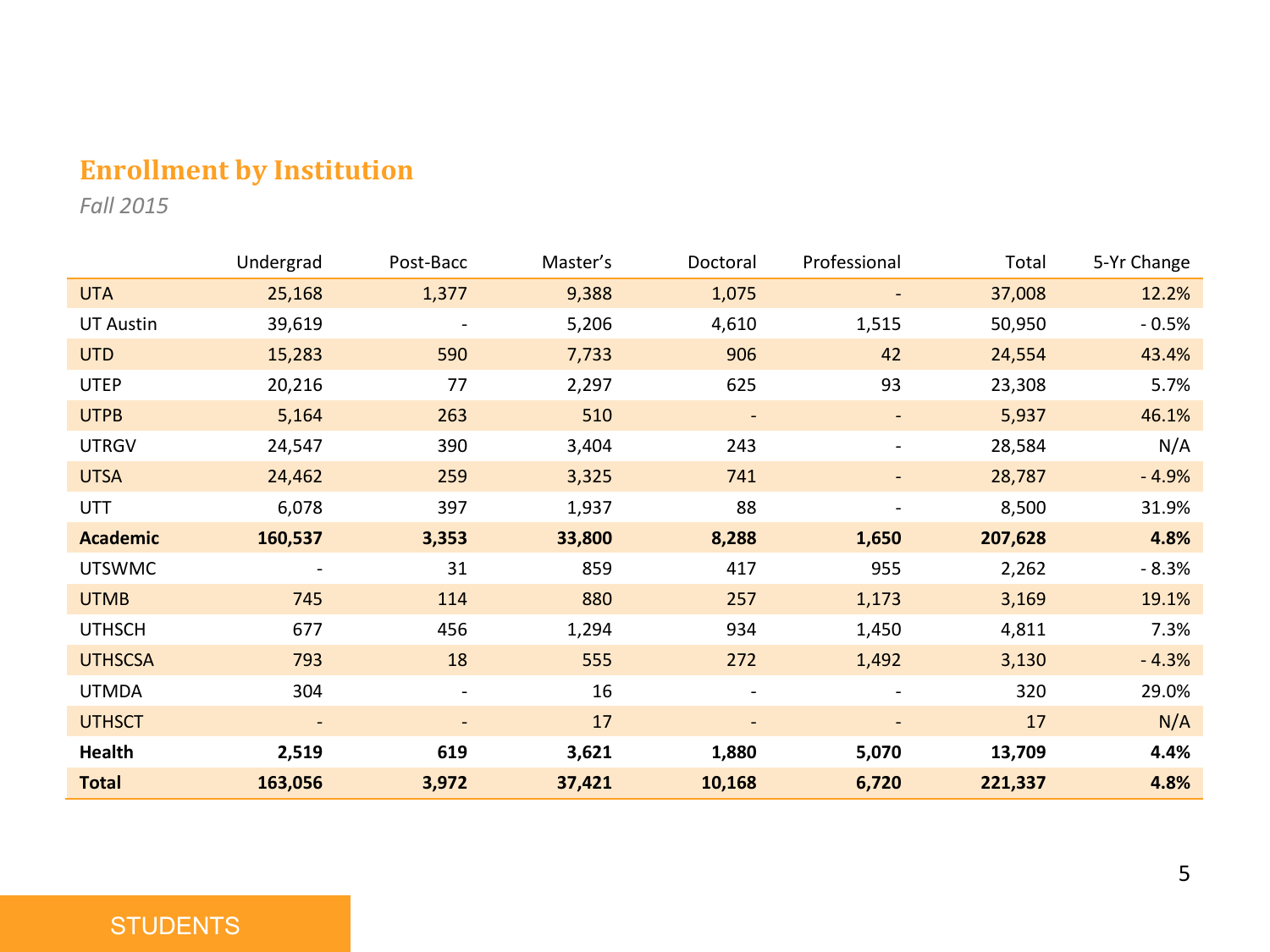## **Undergraduate Demographic Profile**

*Fall 2015, post-baccalaureates are not included*

|              |                 | % First Time in | % First Time, | % Underrepresented | % Receiving Pell |
|--------------|-----------------|-----------------|---------------|--------------------|------------------|
|              | % Undergraduate | College         | Full Time     | Minority           | (Fall 2014)      |
| <b>UTA</b>   | 68.0%           | 11.1%           | 10.7%         | 60.0%              | 43.2%            |
| UT Austin    | 77.8%           | 18.8%           | 18.4%         | 52.8%              | 25.1%            |
| <b>UTD</b>   | 62.2%           | 17.6%           | 17.1%         | 59.4%              | 33.2%            |
| <b>UTEP</b>  | 86.7%           | 15.6%           | 13.7%         | 87.7%              | 57.2%            |
| <b>UTPB</b>  | 87.0%           | 9.0%            | 8.4%          | 66.8%              | 29.9%            |
| <b>UTRGV</b> | 85.9%           | 14.7%           | 13.3%         | 94.4%              | 64.6%            |
| <b>UTSA</b>  | 85.0%           | 20.3%           | 20.0%         | 71.3%              | 43.7%            |
| <b>UTT</b>   | 71.5%           | 12.8%           | 12.6%         | 40.5%              | 37.7%            |

- Undergraduates account for 77% of students at academic institutions. 68% of those undergraduates are underrepresented minorities.
- Undergraduates account for 18% of students at health institutions; very few are first time in college.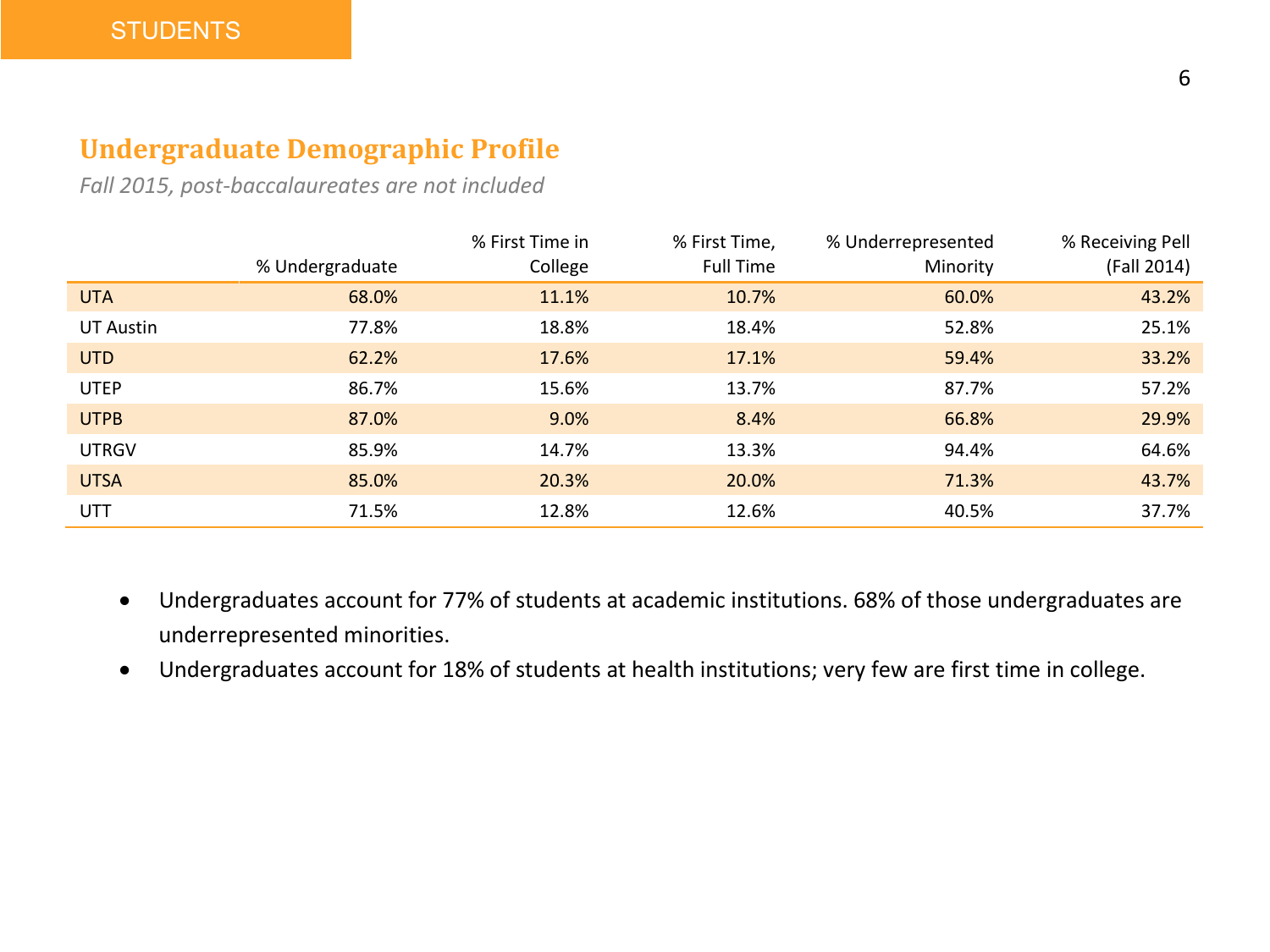## **Cost of Attendance (In-State, Full-Time Undergraduates)**

*AY 2014-15*

|             | Avg In-State Total<br>Academic Cost | % Receiving Need-<br><b>Based Grant Aid</b> | Avg % Discount for<br>those Receiving Aid | Avg Net Academic<br>Cost | Avg % Discount |
|-------------|-------------------------------------|---------------------------------------------|-------------------------------------------|--------------------------|----------------|
| <b>UTA</b>  | \$9,562                             | 66.6%                                       | 71.5%                                     | \$5,009                  | 47.6%          |
| UT Austin   | \$9,810                             | 34.8%                                       | 92.2%                                     | \$6,659                  | 32.1%          |
| <b>UTD</b>  | \$11,806                            | 48.1%                                       | 73.9%                                     | \$7,610                  | 35.5%          |
| <b>UTEP</b> | \$7,226                             | 67.2%                                       | 100.0%                                    | \$2,371                  | 67.2%          |
| <b>UTPB</b> | \$6,770                             | 45.0%                                       | 94.1%                                     | \$3,903                  | 42.3%          |
| <b>UTSA</b> | \$9,048                             | 57.2%                                       | 69.7%                                     | \$5,436                  | 39.9%          |
| <b>UTT</b>  | \$7,222                             | 59.3%                                       | 87.4%                                     | \$3,477                  | 51.9%          |
| Average     | \$8,806                             | 52.8%                                       | 84.1%                                     | \$4,994                  | 43.3%          |

**Average Total Academic Cost** represents the sum of all statutory, designated, and board-authorized tuition, along with mandatory fees (including college and course fees). It is derived from actual fee bills for resident undergraduate students enrolled for 15 semester credit hours in the fall and spring semesters.

**Average Net Academic Cost** for all full-time students is derived by subtracting the total need-based grant aid from the total academic costs of all students and then dividing by the total number of students.

#### **STUDENTS**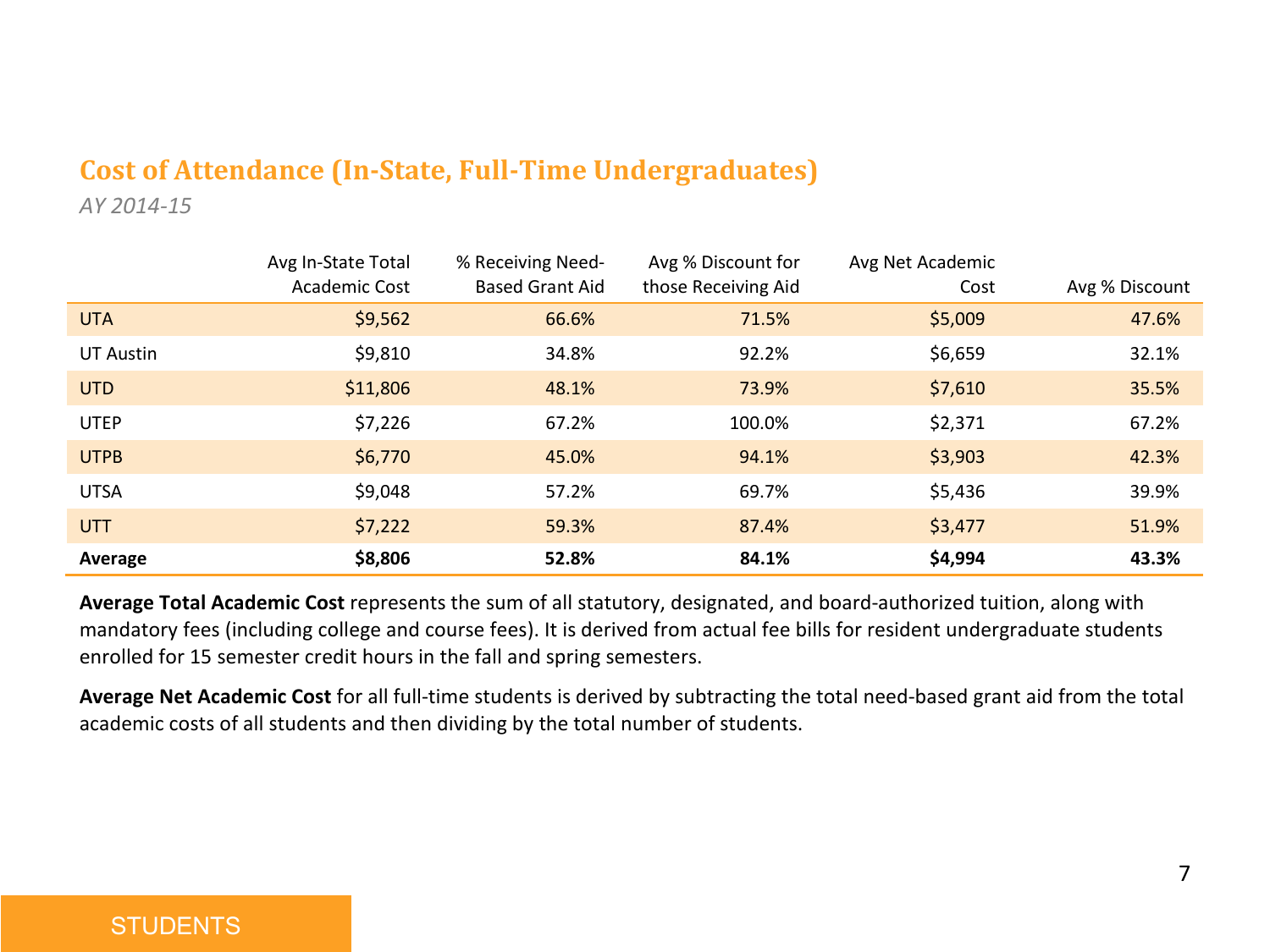#### **Degrees & Certificates – UT System**

*AY 2014-15*

| Total                   | 54,531 |
|-------------------------|--------|
| Academic                | 49,837 |
| Health                  | 4,694  |
| Undergraduate           | 35,263 |
| Graduate / Professional | 19,268 |

52% of all UT System degrees—and 60% of undergraduate degrees—are awarded to minority students (Hispanic, African-American, Asian-American, and Other).

Degrees awarded have increased 26% over the past five years, with the largest percent increase at the master's level (44%). Baccalaureate degrees awarded increased 21%.

## **by Ethnicity**

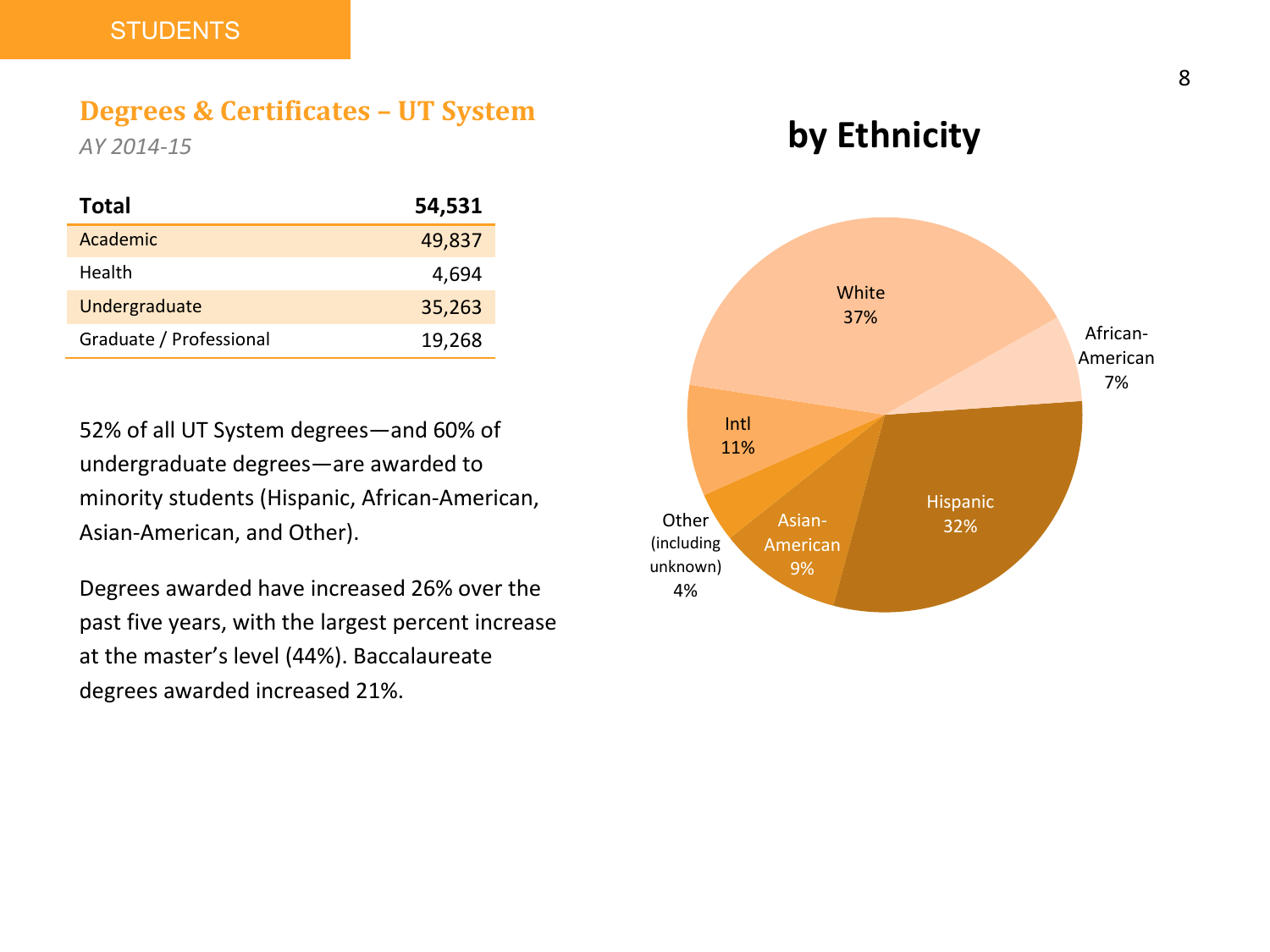## **Degrees & Certificates by Institution**

*AY 2014-15*

|                  | Baccalaureate | Master's       | Doctoral     | Professional | All Certificates | Total  | 5-Yr Change |
|------------------|---------------|----------------|--------------|--------------|------------------|--------|-------------|
| <b>UTA</b>       | 7,197         | 3,172          | 216          | $\mathbf{0}$ | 130              | 10,715 | 71.7%       |
| <b>UT Austin</b> | 9,358         | 3,128          | 920          | 481          | 0                | 13,887 | 5.1%        |
| <b>UTB</b>       | 1,141         | 306            | 5            | $\mathbf{0}$ | $\mathbf{0}$     | 1,452  | 15.9%       |
| <b>UTD</b>       | 3,040         | 3,118          | 194          | 8            | 16               | 6,376  | 46.1%       |
| <b>UTEP</b>      | 3,300         | 997            | 102          | 20           | 21               | 4,440  | 11.6%       |
| <b>UTPA</b>      | 3,026         | 1,073          | 20           | $\mathbf 0$  | 11               | 4,130  | 26.2%       |
| <b>UTPB</b>      | 725           | 240            | $\mathbf{0}$ | $\mathbf{0}$ | $\overline{4}$   | 969    | 42.1%       |
| <b>UTSA</b>      | 4,686         | 1,139          | 118          | $\mathbf 0$  | 0                | 5,943  | 20.3%       |
| <b>UTT</b>       | 1,226         | 668            | 17           | $\mathbf{0}$ | 14               | 1,925  | 27.6%       |
| Academic         | 33,699        | 13,841         | 1,592        | 509          | 196              | 49,837 | 26.3%       |
| <b>UTSWMC</b>    | $\mathbf{0}$  | 104            | 88           | 277          | 197              | 666    | 5.0%        |
| <b>UTMB</b>      | 419           | 356            | 50           | 317          | 53               | 1,195  | 42.1%       |
| <b>UTHSCH</b>    | 412           | 466            | 177          | 305          | 38               | 1,398  | 36.4%       |
| <b>UTHSCSA</b>   | 421           | 248            | 62           | 363          | 194              | 1,288  | 6.4%        |
| <b>UTMDA</b>     | 133           | $\overline{3}$ | $\mathbf{0}$ | $\mathbf{0}$ | $\mathbf{0}$     | 136    | 23.6%       |
| <b>UTHSCT</b>    | $\mathbf 0$   | 11             | $\mathbf 0$  | $\mathbf 0$  | 0                | 11     | N/A         |
| <b>Health</b>    | 1,385         | 1,188          | 377          | 1,262        | 482              | 4,694  | 22.8%       |
| <b>Total</b>     | 35,084        | 15,029         | 1,969        | 1,771        | 678              | 54,531 | 26.0%       |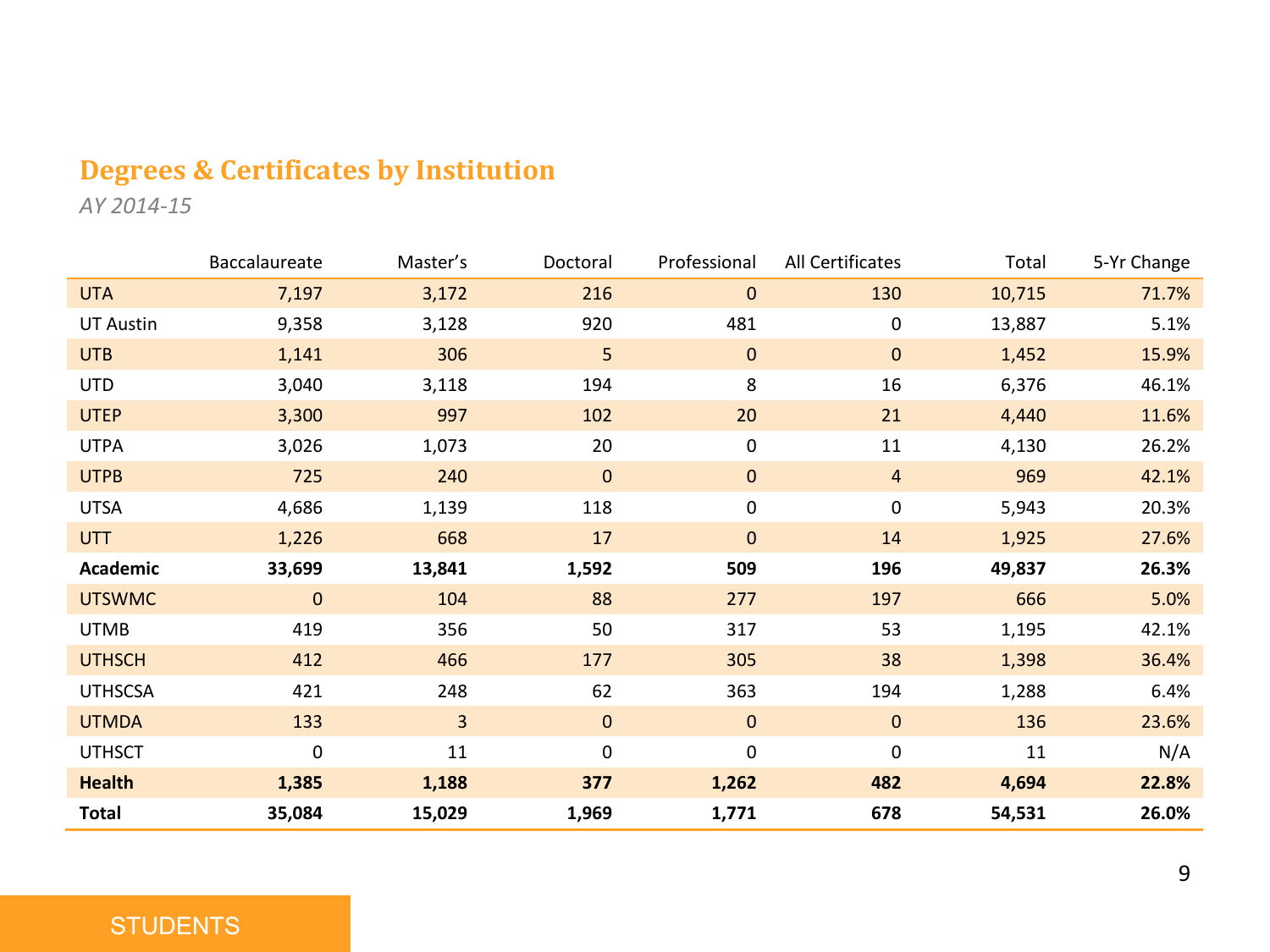### **STEM Degrees as a Percent of Total Degrees Awarded**

*UT System Academic Institutions, 2014*

|                      |                                                            | <b>STEM Degrees as a Percent of Total Degrees Awarded</b> |                      |                        |  |  |
|----------------------|------------------------------------------------------------|-----------------------------------------------------------|----------------------|------------------------|--|--|
|                      | <b>UT System</b><br>Academic - # of<br><b>STEM Degrees</b> | UT System<br>Academic                                     | <b>All TX Public</b> | <b>National Public</b> |  |  |
| <b>Baccalaureate</b> | 7,721                                                      | 24.0%                                                     | 20.1%                | 20.8%                  |  |  |
| Master's             | 2,816                                                      | 22.4%                                                     | 18.6%                | 18.9%                  |  |  |
| Doctoral             | 779                                                        | 50.8%                                                     | 46.3%                | 46.7%                  |  |  |
| <b>STEM Total</b>    | 11,316                                                     | 24.5%                                                     | 20.5%                | 21.1%                  |  |  |

Note: Based on the National Science Foundation STEM classification. Includes chemistry; engineering; mathematics; physics/astronomy; the agricultural, computer, environmental, geo- and life/biological sciences; and technology/technician-related fields such as electronic and computer engineering and environmental control technology.

When considering STEM Degrees + Health Related Degrees, the percentage of total degrees awarded by UT System academic institutions jumps from 24% to 36%. For degrees awarded across all UT System institutions (academic and health), the percent awarded in STEM + Health fields is 40%.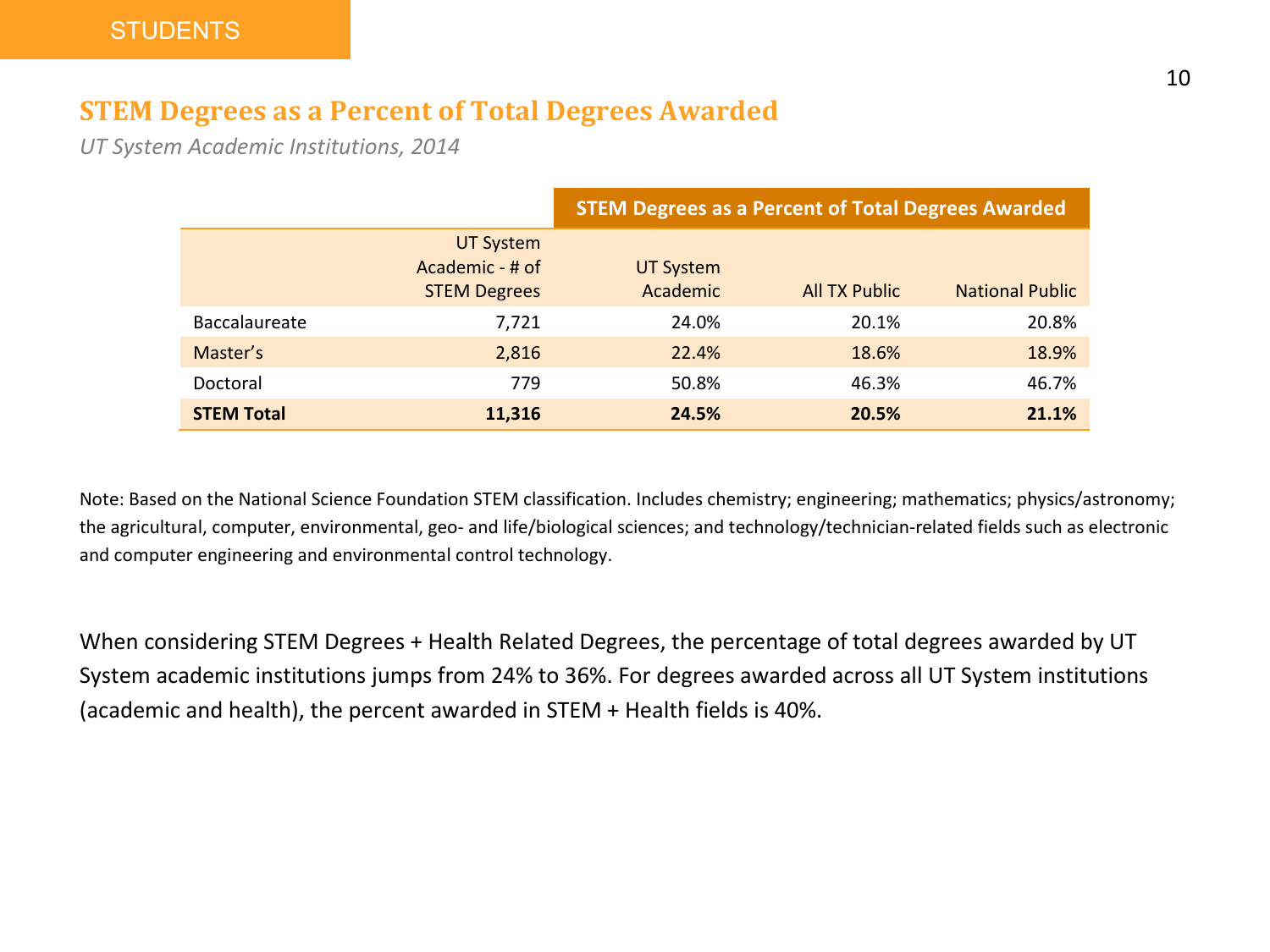|                  | 4-Year Same<br>(2011 cohort) | 5-Yr Change | 6-Year Same<br>or Other<br>(2009 cohort) | 5-Yr Change | 4-Yr Rate for<br>Community<br>College<br><b>Transfers</b> | 5-Yr Change |
|------------------|------------------------------|-------------|------------------------------------------|-------------|-----------------------------------------------------------|-------------|
| <b>UTA</b>       | 21.9%                        | 3.9%        | 57.0%                                    | 6.3%        | 51.4%                                                     | 4.4%        |
| <b>UT Austin</b> | 57.0%                        | 6.6%        | 81.7%                                    | $-1.2%$     | 71.1%                                                     | 1.5%        |
| <b>UTD</b>       | 52.1%                        | 7.5%        | 72.3%                                    | 1.6%        | 65.0%                                                     | 5.2%        |
| <b>UTEP</b>      | 13.8%                        | 2.8%        | 42.3%                                    | 4.8%        | 45.8%                                                     | $-4.5%$     |
| <b>UTPA</b>      | 20.6%                        | 3.7%        | 43.2%                                    | 4.4%        | 54.1%                                                     | $-6.0%$     |
| <b>UTPB</b>      | 23.8%                        | 6.3%        | 49.4%                                    | 4.8%        | 55.6%                                                     | 4.7%        |
| <b>UTSA</b>      | 15.1%                        | 5.3%        | 53.1%                                    | 9.1%        | 55.0%                                                     | 5.7%        |
| <b>UTT</b>       | 25.0%                        | $-0.5%$     | 55.1%                                    | 5.5%        | 58.0%                                                     | 3.8%        |

#### **Graduation Rates**

Graduation rates are for first-time, full-time, degree-seeking undergraduates who begin in the summer/fall of the enrollment year and graduate within four years from the same institution or six years from the same or another Texas institution. The last two columns refer to four-year graduation rates of community college transfer students. These four-year transfer rates represent the percentage of firsttime transfer students entering a UT institution with 30 or more semester credit hours who received an undergraduate degree within four years of enrolling at the same UT institution.

#### **STUDENTS**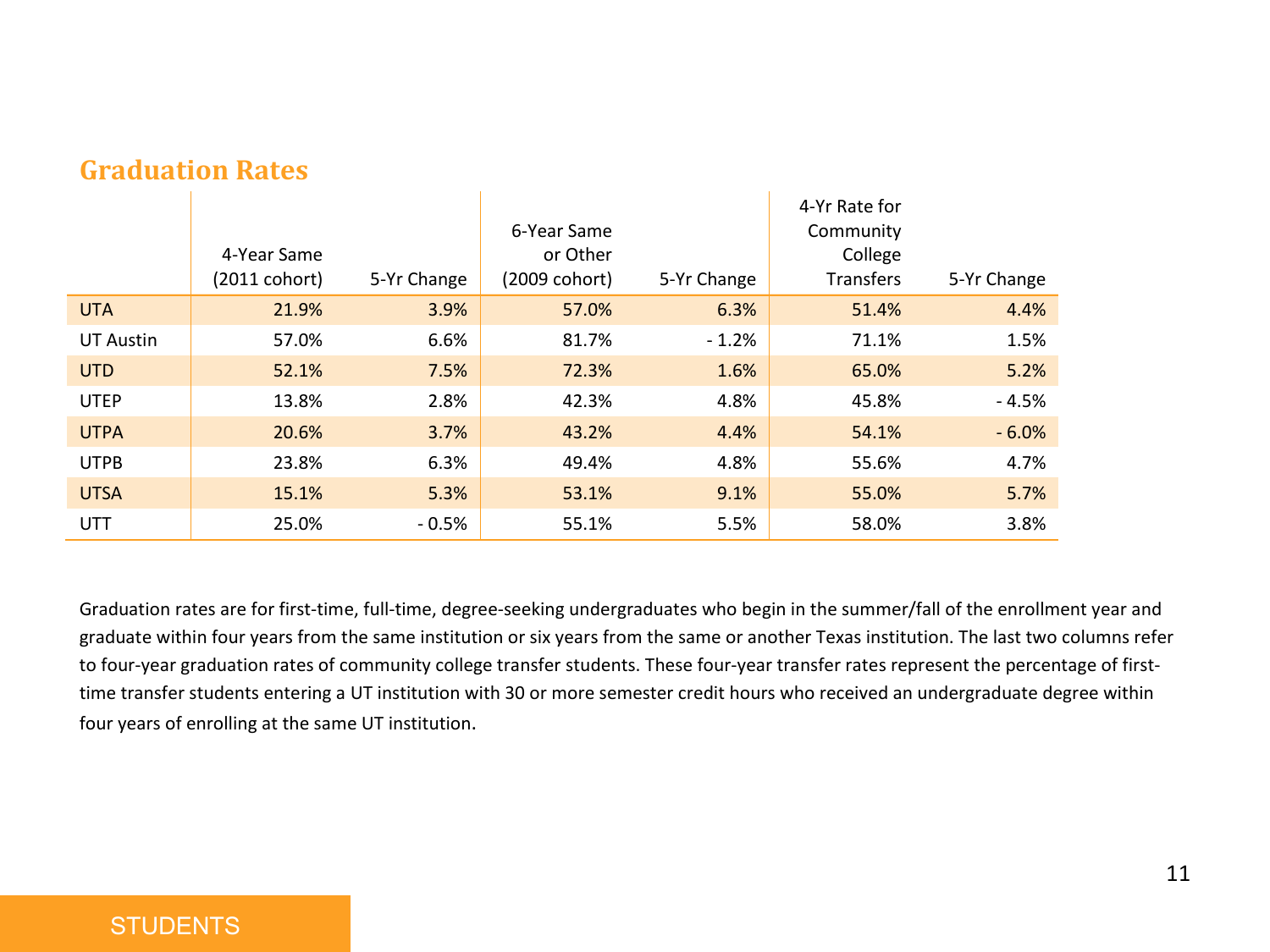### **Post-Graduation Earnings for Baccalaureate Graduates Found Working in Texas**

*For graduates from 2002-2014, adjusted for inflation*

|                  | $1st$ -Year | $5^{\text{th}}$ -Year | $10^{th}$ -Year | <b>Median Student</b> | % FTICs with |
|------------------|-------------|-----------------------|-----------------|-----------------------|--------------|
|                  | Median Wage | Median Wage           | Median Wage     | Loan Debt             | Loan Debt    |
| <b>UTA</b>       | \$48,787    | \$54,827              | \$64,983        | \$18,750              | 55.9%        |
| <b>UT Austin</b> | \$46,527    | \$58,488              | \$75,144        | \$22,243              | 48.9%        |
| <b>UTD</b>       | \$46,040    | \$56,640              | \$69,563        | \$15,559              | 56.2%        |
| <b>UTEP</b>      | \$42,830    | \$49,643              | \$52,651        | \$16,718              | 64.4%        |
| <b>UTPB</b>      | \$42,735    | \$49,013              | \$53,162        | \$14,344              | 52.3%        |
| <b>UTSA</b>      | \$40,713    | \$50,454              | \$56,439        | \$24,084              | 65.4%        |
| UTT              | \$44,153    | \$50,307              | \$53,010        | \$18,880              | 49.9%        |
| <b>UTSWMC</b>    | \$67,312    |                       |                 |                       |              |
| <b>UTMB</b>      | \$66,754    | \$74,975              | \$80,752        |                       |              |
| <b>UTHSCH</b>    | \$66,046    | \$73,564              | \$81,555        |                       |              |
| <b>UTHSCSA</b>   | \$57,596    | \$66,792              | \$72,950        |                       |              |
| <b>UTMDA</b>     | \$56,341    | \$70,608              | \$83,834        |                       |              |
| <b>UT System</b> | \$46,437    | \$54,498              | \$65,321        |                       |              |

NOTES: Earnings data reflect data for those employed full-time, full-year in the state of Texas. For baccalaureate graduates, the median debt is estimated for those who initially enrolled at the institution as first-time-in-college students. 1<sup>st</sup>-Year looks at 13 cohorts. 5<sup>th</sup>-Year looks at 8 cohorts. 10<sup>th</sup>-Year looks at 4 cohorts. Student loan debt for the Health Related Institutions is not included because of the limited number of first time in college students at these institutions.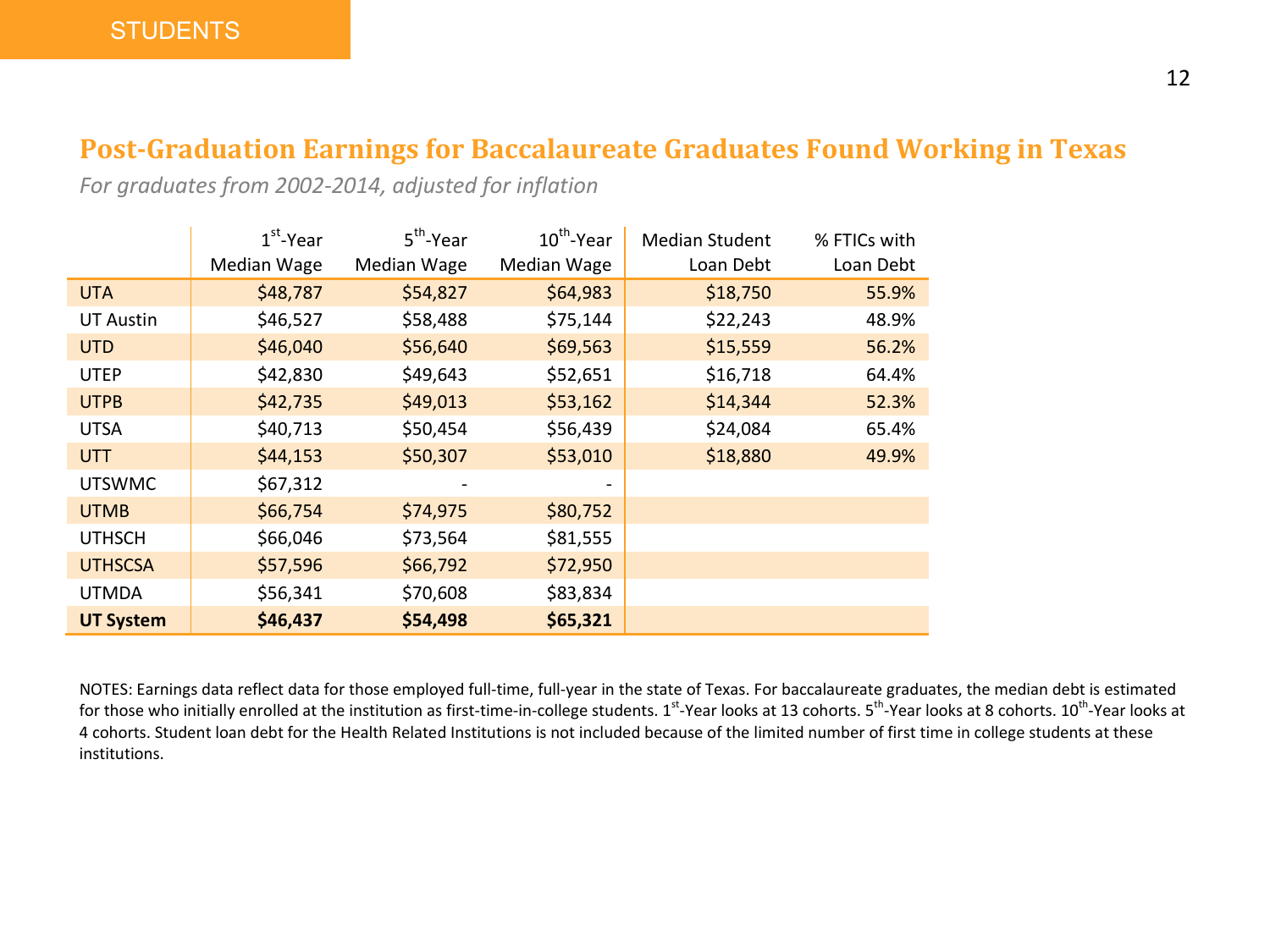## **Post-Graduation Earnings for Medical School Graduates Found Working in Texas**

|                    | <b>Median Student</b><br>Loan Debt<br>(see note) | % w/ Loan Debt | 5 <sup>th</sup> -Yr Median<br>Wage | 10 <sup>th</sup> -Yr Median<br>Wage |
|--------------------|--------------------------------------------------|----------------|------------------------------------|-------------------------------------|
| <b>UTSWMC</b>      | \$116,591                                        | 85.3%          | \$138,123                          | \$266,684                           |
| <b>UTMB</b>        | \$139.913                                        | 85.9%          | \$143,071                          | \$257,225                           |
| UT HSC-Houston     | \$134,510                                        | 85.2%          | \$144,090                          | \$262,071                           |
| UT HSC-San Antonio | \$140,653                                        | 86.4%          | \$146,077                          | \$276,518                           |

NOTES: Median student loan debt is the median of the student loan debt that borrowers owed at the time they earned their degree. The figures here only include debt incurred at this medical school. First-year wages are not displayed as medical school graduates are in residency programs at this time.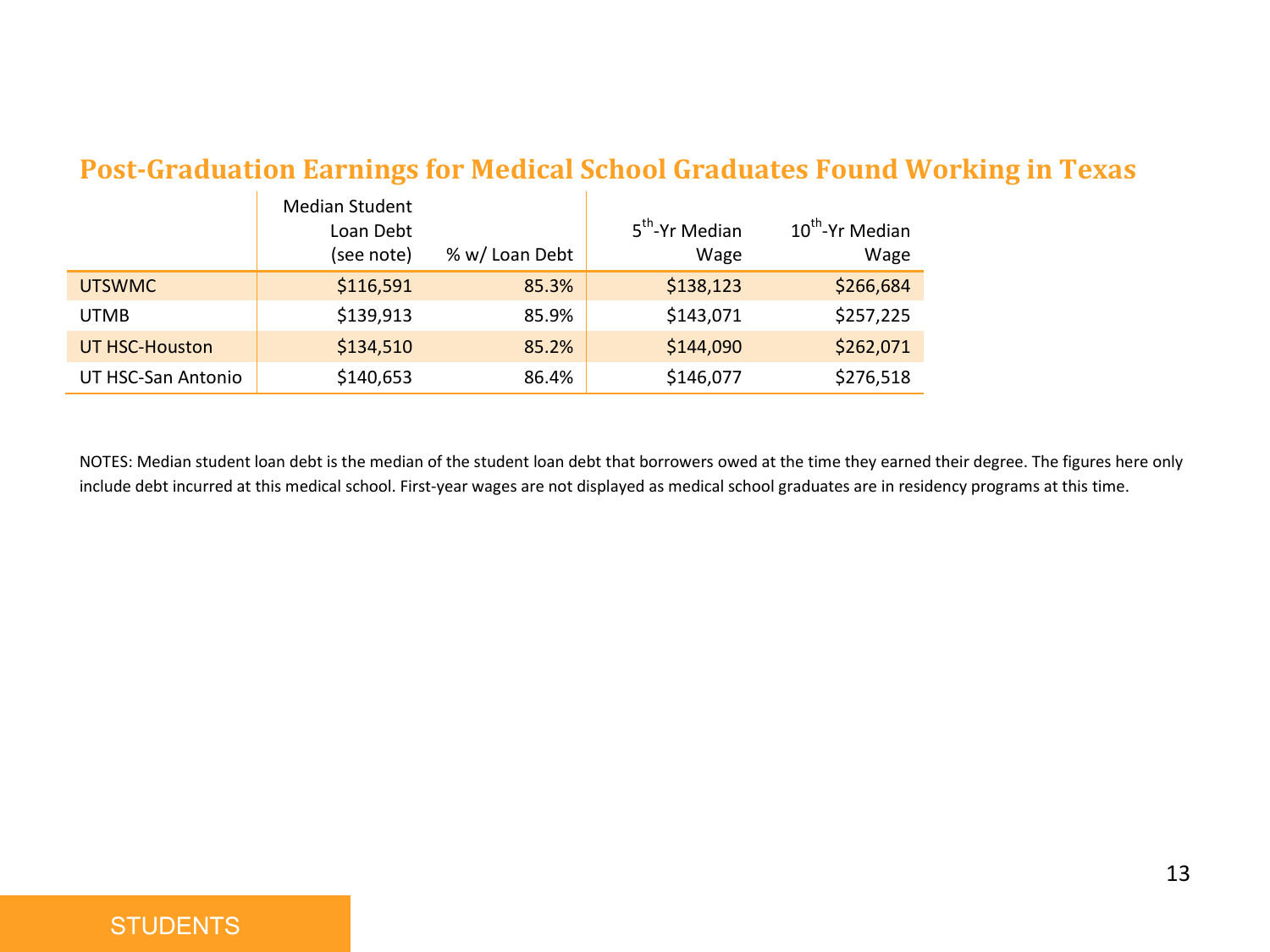## **Notes**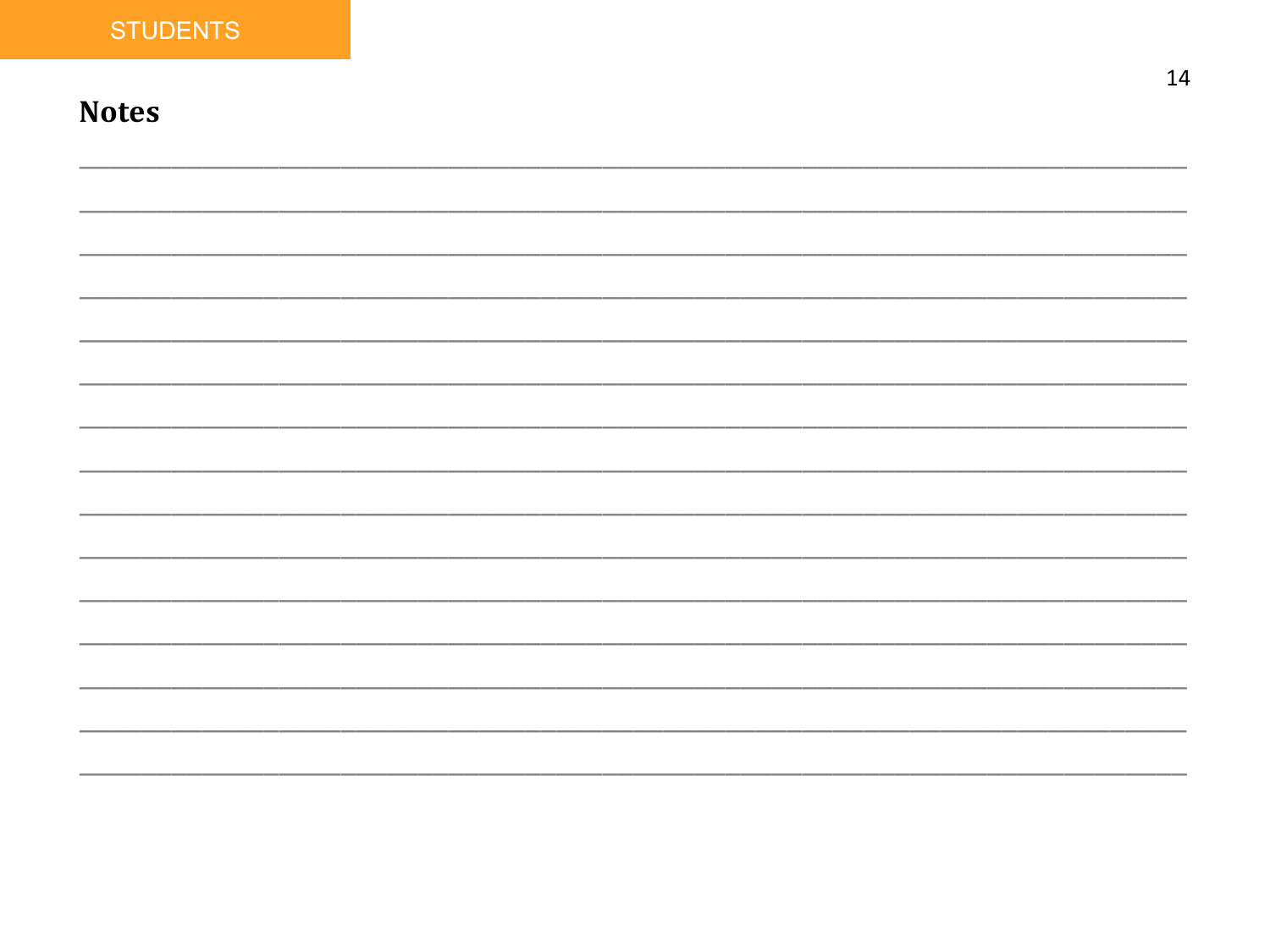## **FACULTY / EMPLOYEES**

#### **Content**

| Faculty Headcount by Status 16 |  |
|--------------------------------|--|
| Employee Headcount17           |  |
| Faculty Awards and Honors 18   |  |
| Faculty Appointments19         |  |

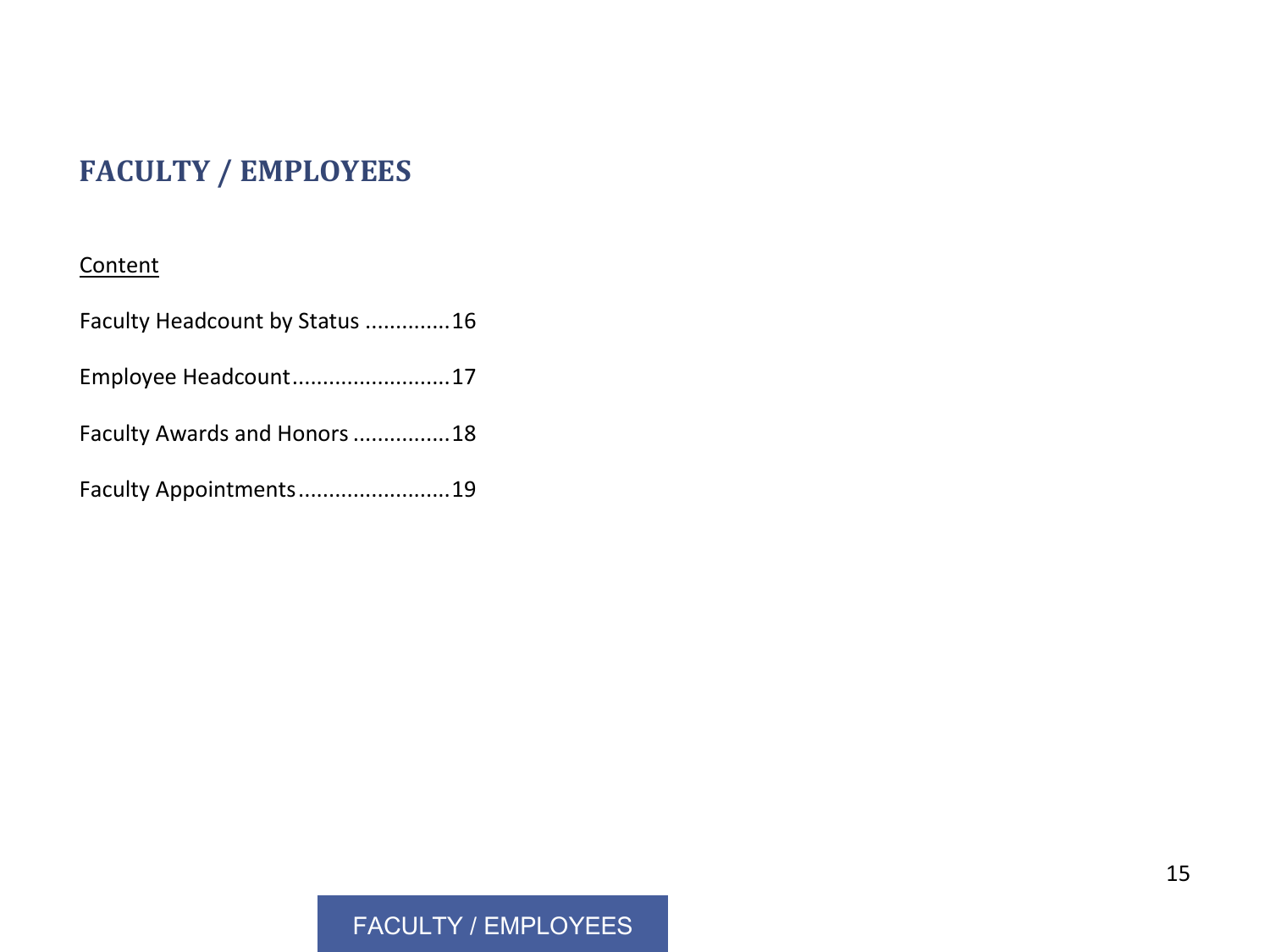## **Faculty Headcount by Status**

*Fall 2015*

|                  | Tenured/     | Other        |        |
|------------------|--------------|--------------|--------|
|                  | Tenure-Track | Professional | Total  |
| <b>UTA</b>       | 576          | 961          | 1,537  |
| <b>UT Austin</b> | 1,892        | 1,493        | 3,385  |
| <b>UTD</b>       | 554          | 666          | 1,220  |
| UTEP             | 510          | 725          | 1,235  |
| <b>UTPB</b>      | 95           | 181          | 276    |
| <b>UTRGV</b>     | 655          | 622          | 1,277  |
| <b>UTSA</b>      | 643          | 740          | 1,383  |
| UTT              | 224          | 267          | 491    |
| <b>Academic</b>  | 5,149        | 5,655        | 10,804 |
| <b>UTSWMC</b>    | 407          | 1,955        | 2,362  |
| <b>UTMB</b>      | 398          | 782          | 1,180  |
| <b>UTHSCH</b>    | 467          | 1,474        | 1,941  |
| <b>UTHSCSA</b>   | 433          | 1,168        | 1,601  |
| <b>UTMDA</b>     | 586          | 1,736        | 2,322  |
| <b>UTHSCT</b>    | $\mathbf{1}$ | 111          | 112    |
| <b>Health</b>    | 2,296        | 7,222        | 9,518  |
| <b>Total</b>     | 7,445        | 12,877       | 20,322 |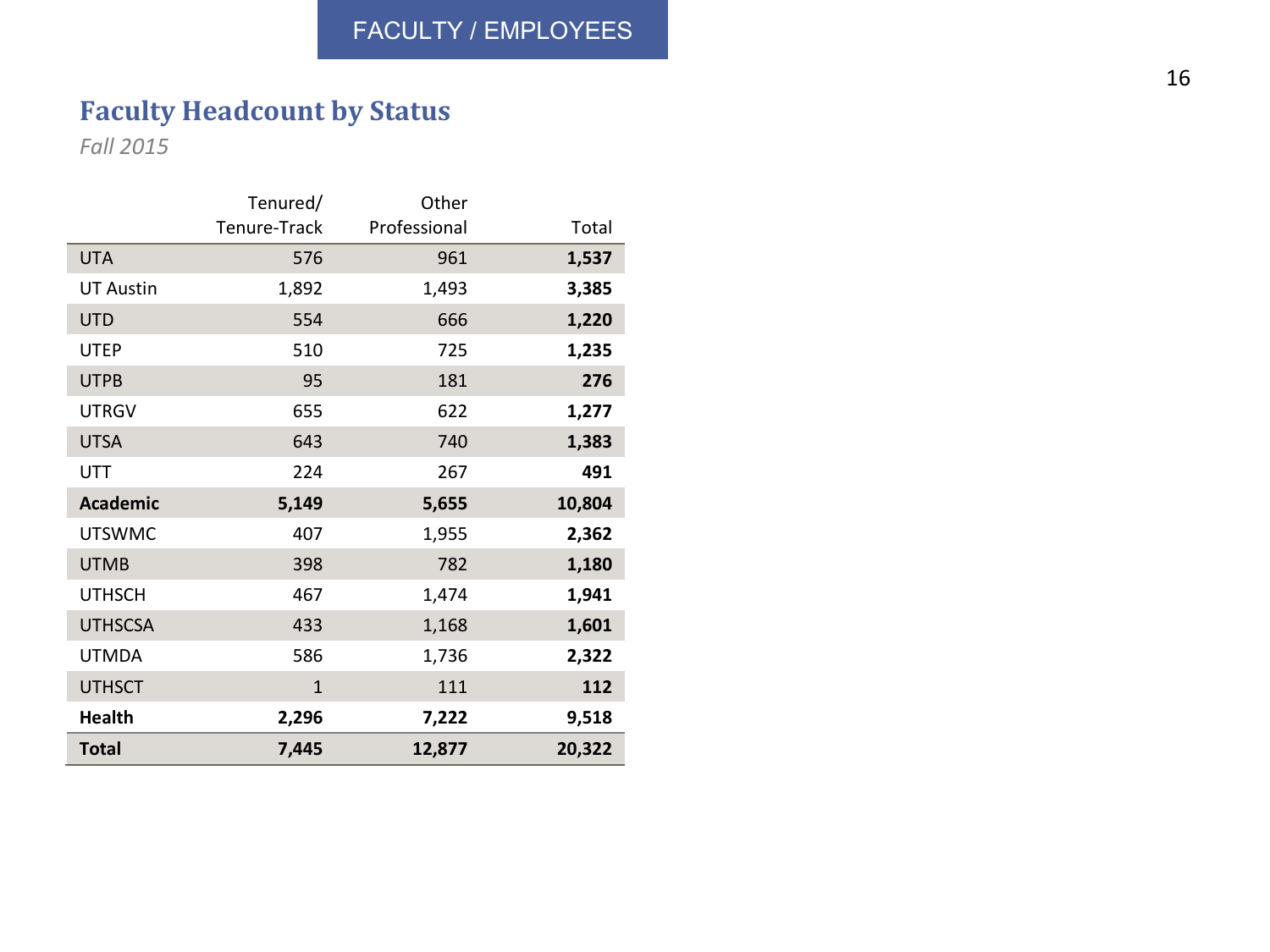## **Employee Headcount**

*Fall 2015*

|                     | Personnel | Faculty (all ranks) |
|---------------------|-----------|---------------------|
| <b>UTA</b>          | 2,751     | 1,537               |
| <b>UT Austin</b>    | 11,645    | 3,385               |
| <b>UTD</b>          | 3,583     | 1,220               |
| <b>UTEP</b>         | 2,583     | 1,235               |
| <b>UTPB</b>         | 341       | 276                 |
| <b>UTRGV</b>        | 2,144     | 1,277               |
| <b>UTSA</b>         | 3,486     | 1,383               |
| UTT                 | 1,011     | 491                 |
| <b>Academic</b>     | 27,544    | 10,804              |
| <b>UTSWMC</b>       | 12,694    | 2,362               |
| <b>UTMB</b>         | 10,426    | 1,180               |
| <b>UTHSCH</b>       | 5,076     | 1,941               |
| <b>UTHSCSA</b>      | 3,774     | 1,601               |
| <b>UTMDA</b>        | 18,593    | 2,322               |
| <b>UTHSCT</b>       | 1,120     | 112                 |
| <b>Health</b>       | 51,683    | 9,518               |
| <b>System Admin</b> | 763       |                     |
| Total               | 79,990    | 20,322              |

This excludes 23,976 student employees, including teaching assistants.

### FACULTY / EMPLOYEES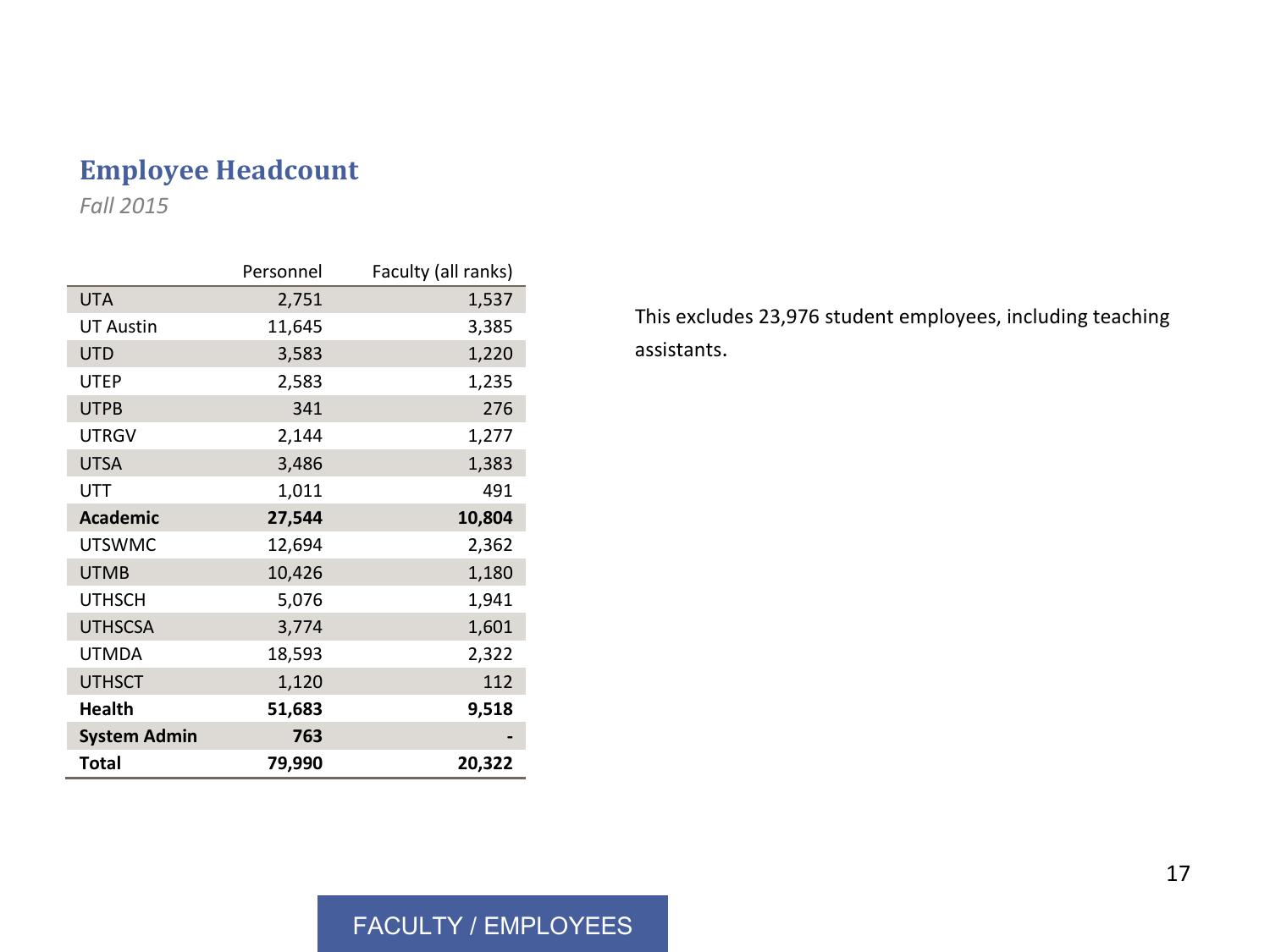## **Faculty Awards and Honors**

*As of December 2016*

 Nobel laureates  $\cdot$  1 Shaw laureate  $\cdot$  1 Abel Prize  $\cdot$  2 Japan Prize recipients  $\cdot$  2 Pulitzer Prize recipients Members –the Institute of Medicine –the National Academy of Sciences  $.56$  –the National Academy of Engineering –the American Academy of Arts and Sciences -the American Law Institute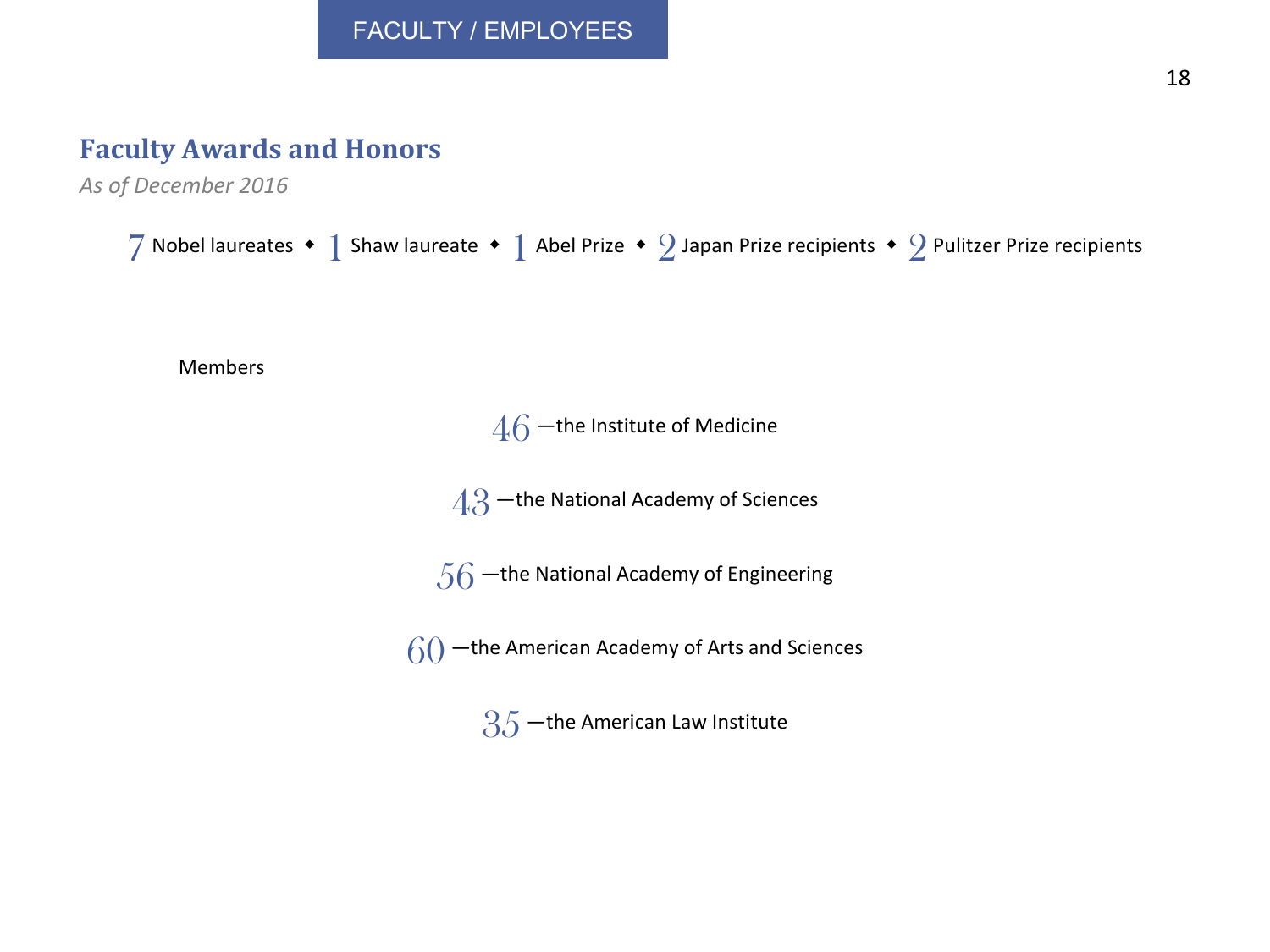## **Faculty Appointments**

#### **Academic Institutions**

60%of faculty have a 100% **Instructional** Appointment

1%of faculty have a 100% **Research** Appointment

39%of faculty have a **Mixed** Appointment

#### **Health Institutions**

9%of faculty have a 100% **Instructional** Appointment

13%of faculty have a 100% **Research** Appointment

14%of faculty have a 100% **Patient Care** Appointment

63%of faculty have a **Mixed** Appointment

Mixed appointment includes some mixture of instruction, research, patient care (HRIs), academic support, and public service.

### FACULTY / FMPLOYEES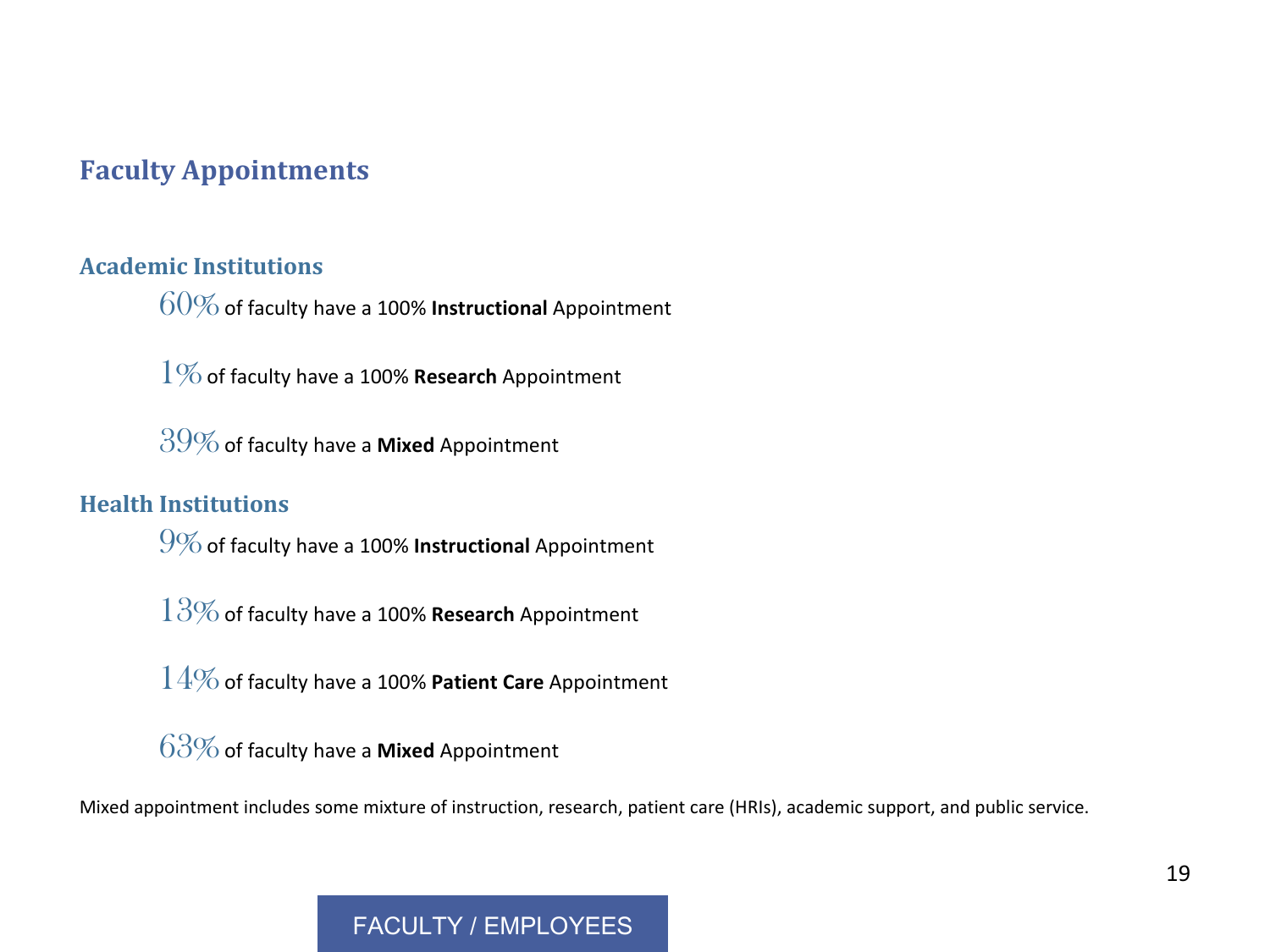| <b>Notes</b> |  |  |
|--------------|--|--|
|              |  |  |
|              |  |  |
|              |  |  |
|              |  |  |
|              |  |  |
|              |  |  |
|              |  |  |
|              |  |  |
|              |  |  |
|              |  |  |
|              |  |  |
|              |  |  |
|              |  |  |
|              |  |  |

 $20\,$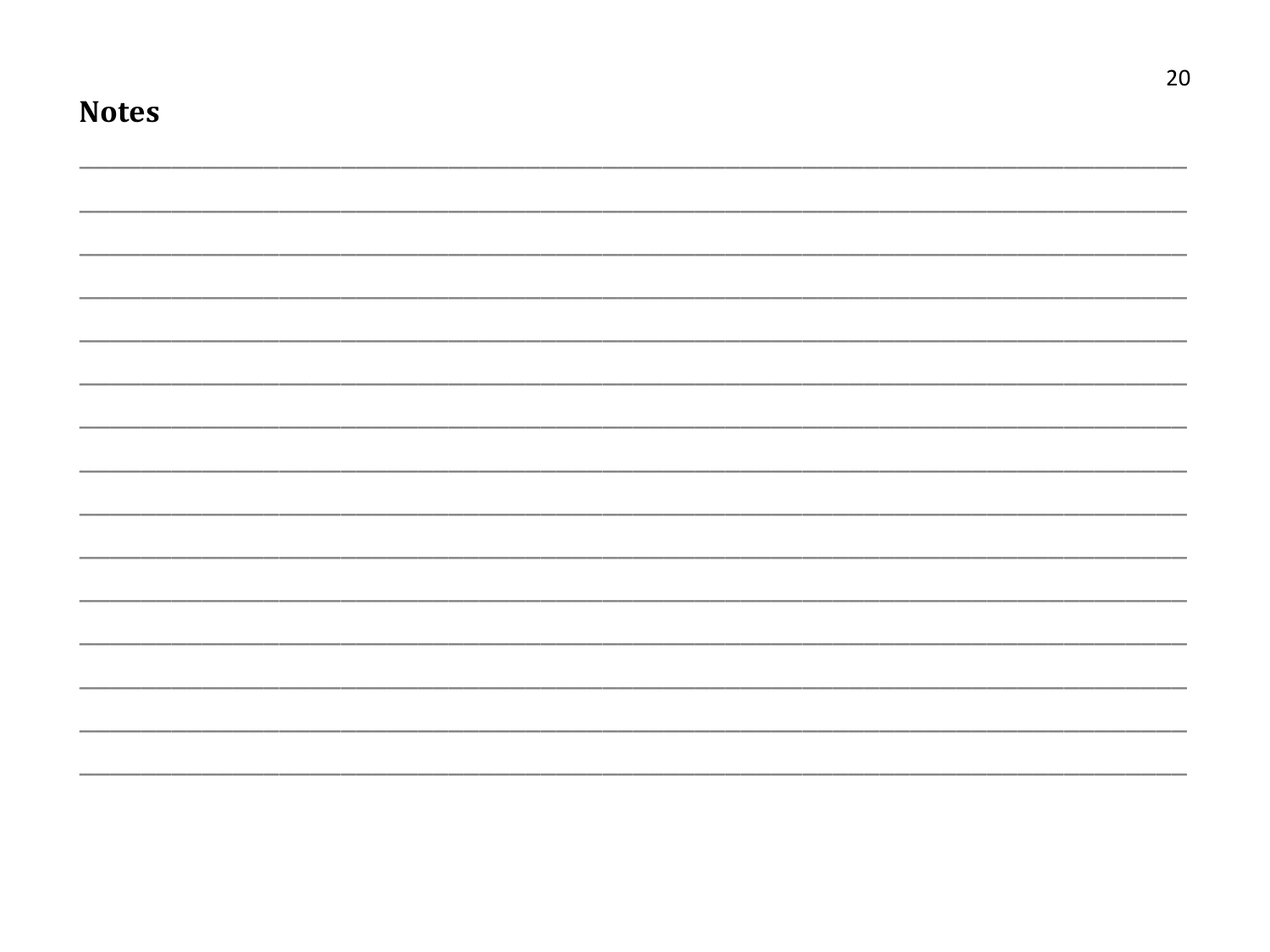## **RESEARCH / TECH TRANSFER**

#### **Content**

Research Expenditures...........22

Tech Transfer .........................24

## RESEARCH / TECH TRANSFER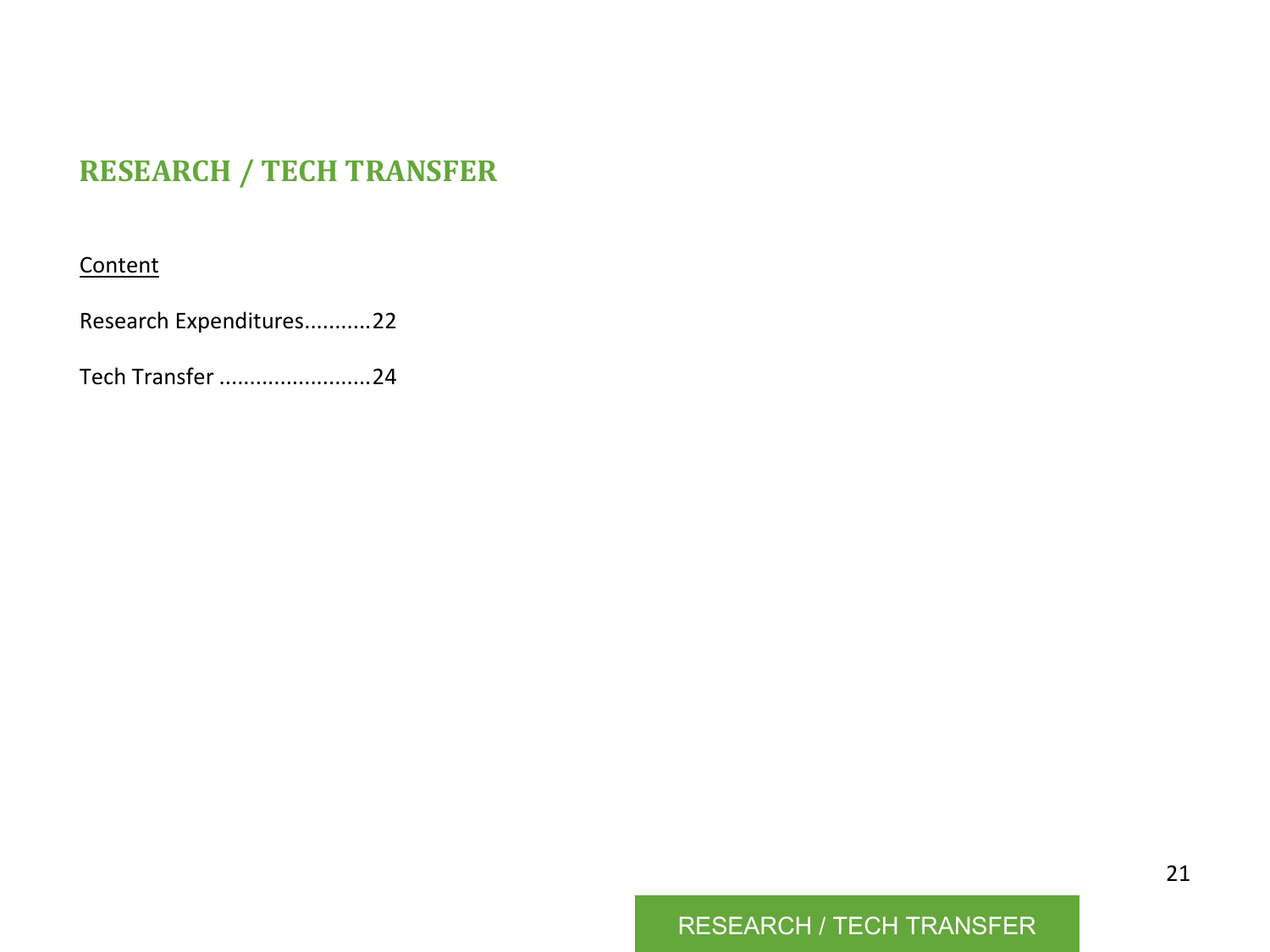#### RESEARCH / TECH TRANSFER

#### **Research Expenditures**

*FY 2015*

| Total         | \$2.6 billion |
|---------------|---------------|
| Academic      | \$948 million |
| <b>Health</b> | \$1.7 billion |

Research expenditures have increased almost 12% over the past five years, driven by increases from state, private, and local sources. Expenditures from federal sources have declined 15% over the same period.

Federal sources were 43% of research expenditures in 2014-15, down from 56% in 2009-10, and down nearly 20 points from levels in 2004-05.

**by source**

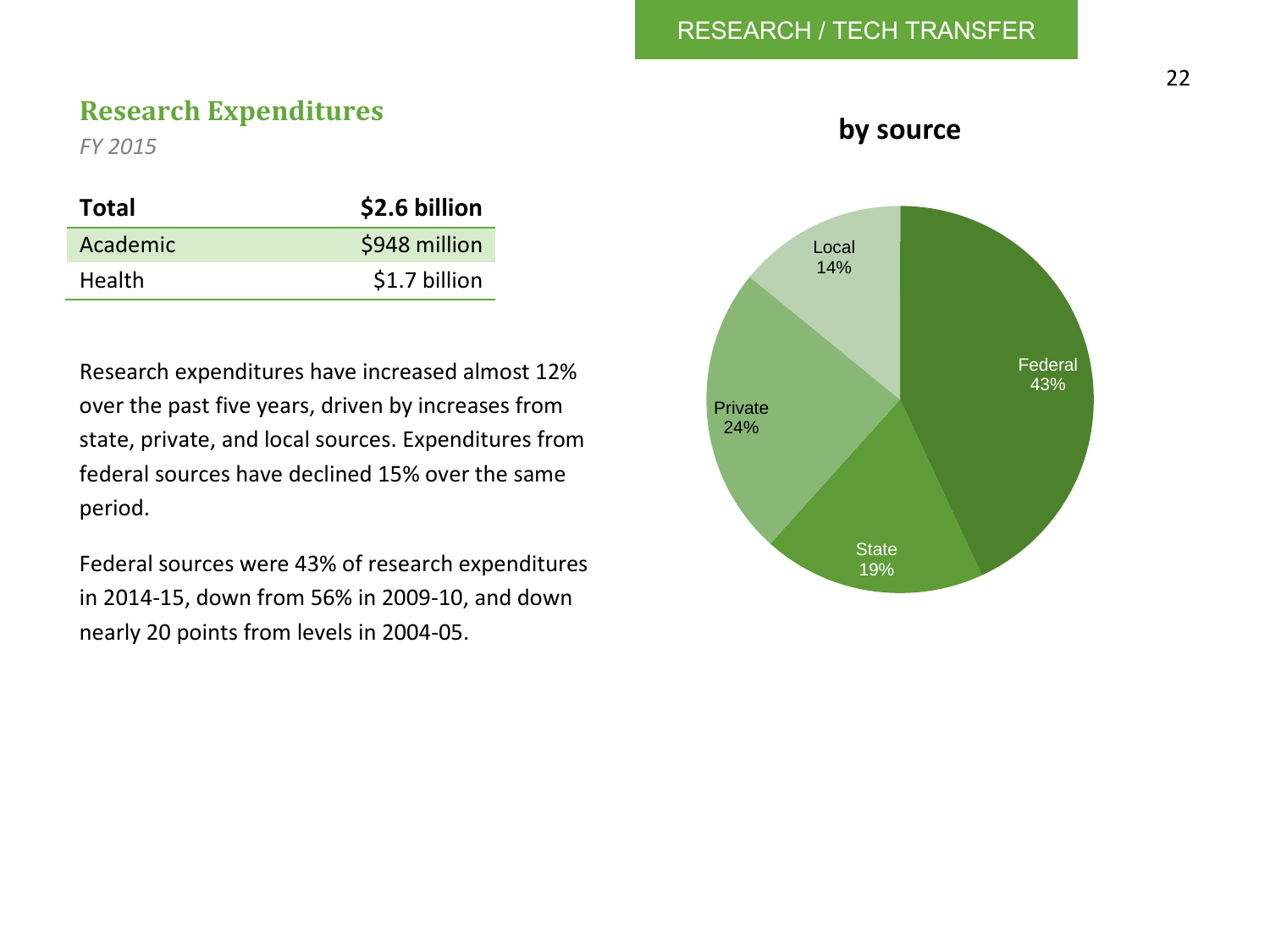## **Research Expenditures**

*FY 2015*

|                  |                 |               |               |               |                 | 5-Year<br>Change: | 5-Year<br>Change: |
|------------------|-----------------|---------------|---------------|---------------|-----------------|-------------------|-------------------|
|                  | Federal         | State         | Private       | Local         | Total           | Total             | Federal           |
| <b>UTA</b>       | \$25,948,595    | \$16,138,875  | \$11,332,718  | \$23,589,324  | \$77,009,512    | 21.1%             | $-18.0%$          |
| <b>UT Austin</b> | \$346,214,668   | \$48,439,316  | \$114,148,427 | \$107,034,452 | \$615,836,863   | 12.2%             | $-1.2%$           |
| <b>UTB</b>       | \$3,992,492     | \$1,646,588   | \$108,095     | \$79,614      | \$5,826,789     | $-15.4%$          | $-29.2%$          |
| <b>UTD</b>       | \$31,067,708    | \$10,752,509  | \$23,306,137  | \$33,424,228  | \$98,550,582    | 20.1%             | 1.0%              |
| <b>UTEP</b>      | \$42,573,353    | \$18,233,177  | \$12,033,791  | \$12,427,778  | \$85,268,099    | 29.1%             | 23.0%             |
| <b>UTPA</b>      | \$6,054,393     | \$1,422,105   | \$1,246,761   | \$1,895,778   | \$10,619,037    | 22.2%             | 9.2%              |
| <b>UTPB</b>      | \$594,221       | \$958,985     | \$353,059     | \$51,158      | \$1,957,423     | $-17.1%$          | $-12.3%$          |
| <b>UTSA</b>      | \$23,065,317    | \$14,851,962  | \$6,962,301   | \$6,232,549   | \$51,112,129    | 5.1%              | $-19.7%$          |
| <b>UTT</b>       | \$283,740       | \$616,139     | \$312,452     | \$430,693     | \$1,643,024     | 43.6%             | $-82.8%$          |
| <b>Academic</b>  | \$479,794,487   | \$113,059,656 | \$169,803,741 | \$185,165,574 | \$947,823,458   | 14.2%             | $-2.0%$           |
| <b>UTSWMC</b>    | \$183,787,496   | \$78,759,410  | \$121,485,945 | \$18,661,222  | \$402,694,073   | 1.9%              | $-20.8%$          |
| <b>UTMB</b>      | \$98,050,186    | \$2,806,433   | \$21,787,101  | \$15,237,522  | \$137,881,242   | $-12.1%$          | $-23.9%$          |
| <b>UTHSCH</b>    | \$125,889,594   | \$36,808,932  | \$44,094,439  | \$13,613,902  | \$220,406,867   | $-8.5%$           | $-16.3%$          |
| <b>UTHSCSA</b>   | \$85.939.917    | \$10,816,881  | \$28,270,189  | \$16,228,011  | \$141,254,998   | $-23.7%$          | $-29.4%$          |
| <b>UTMDA</b>     | \$161,170,909   | \$244,315,827 | \$253,489,078 | \$121,601,653 | \$780,577,467   | 42.7%             | $-22.0%$          |
| <b>UTHSCT</b>    | \$3,712,783     | \$4,385,311   | \$1,775,625   | \$2,318,343   | \$12,192,062    | $-15.2%$          | $-48.8%$          |
| Health           | \$658,550,885   | \$377,892,794 | \$470,902,377 | \$187,660,653 | \$1,695,006,709 | 10.1%             | $-22.2%$          |
| Total            | \$1,138,345,372 | \$490,952,450 | \$640,706,118 | \$372,826,227 | \$2,642,830,167 | 11.5%             | $-14.8%$          |

#### RESEARCH / TECH TRANSFER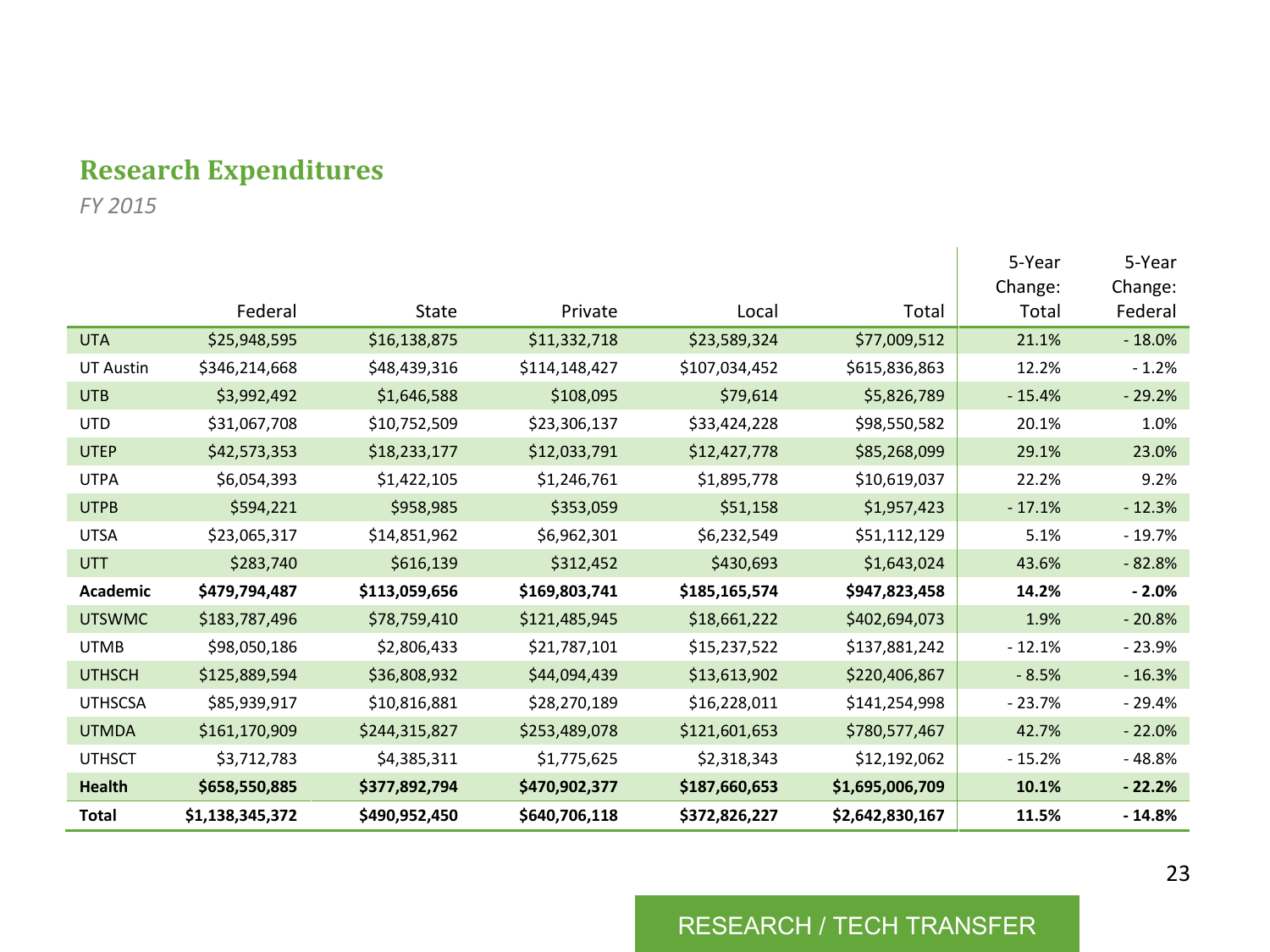#### RESEARCH / TECH TRANSFER

#### **Technology Transfer**

*FY 2015*

|                  | <b>New</b>     | U.S.           | Licenses       | Startup        | Gross        |
|------------------|----------------|----------------|----------------|----------------|--------------|
|                  | Invention      | Patents        | & Options      | Companies      | Revenue      |
|                  | Disclosures    | Issued         | Executed       | Formed         | from IP      |
| <b>UTA</b>       | 65             | 18             | 6              | $\overline{2}$ | \$222,276    |
| <b>UT Austin</b> | 190            | 70             | 118            | 6              | \$23,595,240 |
| <b>UTB</b>       | 0              | $\mathbf 0$    | 0              | $\overline{0}$ | \$0          |
| <b>UTD</b>       | 86             | 18             | 5              | $\mathbf{1}$   | \$2,308,719  |
| <b>UTEP</b>      | 59             | $\overline{2}$ | 0              | $\overline{0}$ | \$18,312     |
| <b>UTPA</b>      | 7              | 3              | 0              | $\mathbf 0$    | \$42,260     |
| <b>UTPB</b>      | $\overline{0}$ | $\mathbf{0}$   | $\overline{0}$ | $\overline{0}$ | \$0          |
| <b>UTSA</b>      | 41             | 6              | 7              | $\overline{2}$ | \$148,383    |
| <b>UTT</b>       | 3              | $\mathbf 0$    | $\overline{0}$ | $\mathbf 0$    | \$0          |
| Academic         | 451            | 117            | 136            | 11             | \$26,335,190 |
| <b>UTSWMC</b>    | 146            | 29             | 43             | $\overline{4}$ | \$5,482,797  |
| <b>UTMB</b>      | 51             | 18             | 8              | $\mathbf{1}$   | \$3,329,793  |
| <b>UTHSCH</b>    | 63             | 14             | 26             | 6              | \$4,668,059  |
| <b>UTHSCSA</b>   | 32             | 11             | 9              | 3              | \$796,232    |
| <b>UTMDA</b>     | 130            | 31             | 30             | 5              | \$22,132,508 |
| <b>UTHSCT</b>    | 1              | 0              | 0              | $\mathbf 0$    | \$0          |
| <b>Health</b>    | 423            | 103            | 116            | 19             | \$36,409,389 |



## \$62.7 million

in gross revenue from intellectual property (IP)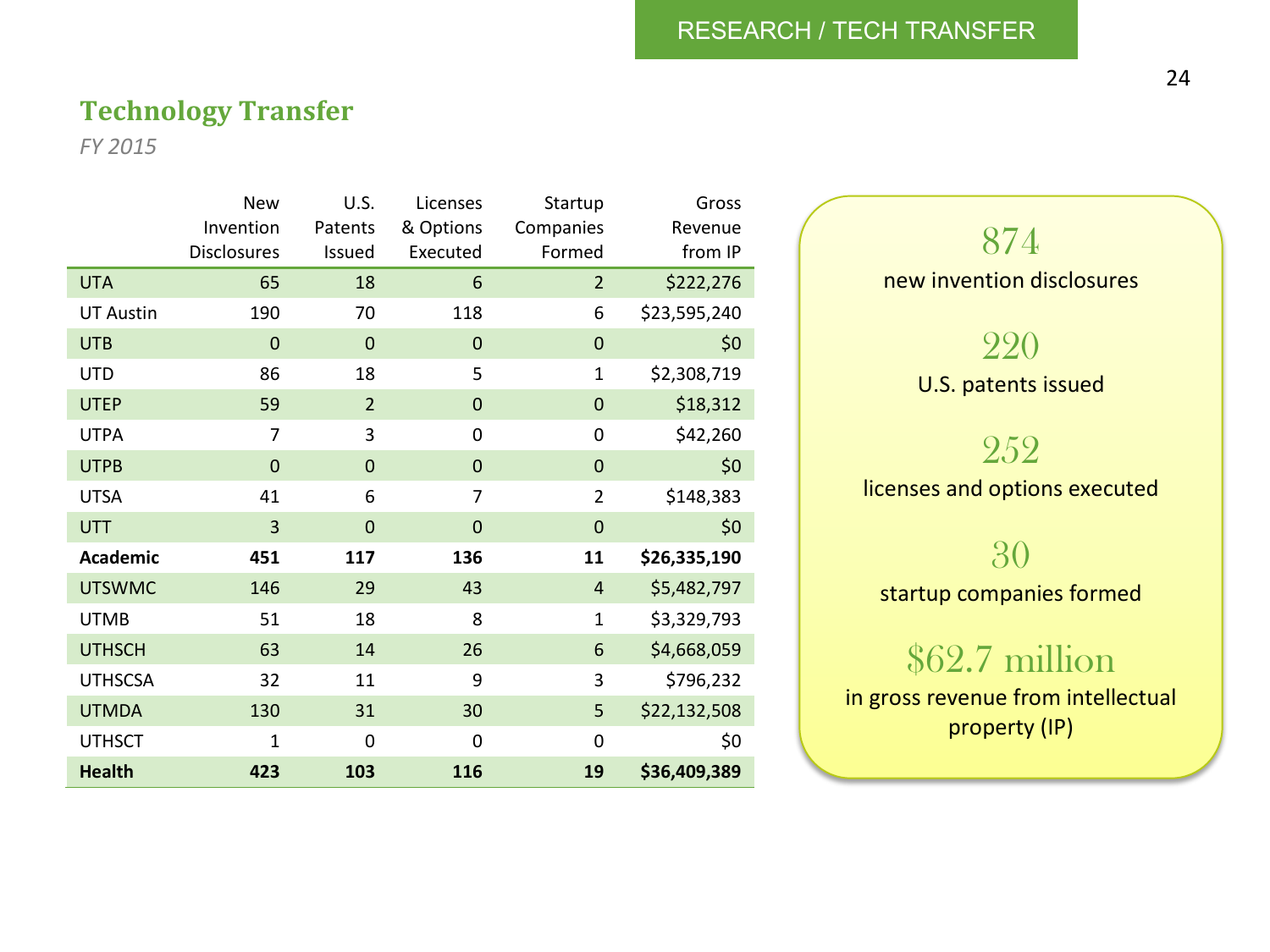## **BUDGET / FINANCE**

#### **Content**

| Funding Trends - Revenues per FTE Student  29 |  |
|-----------------------------------------------|--|
|                                               |  |
|                                               |  |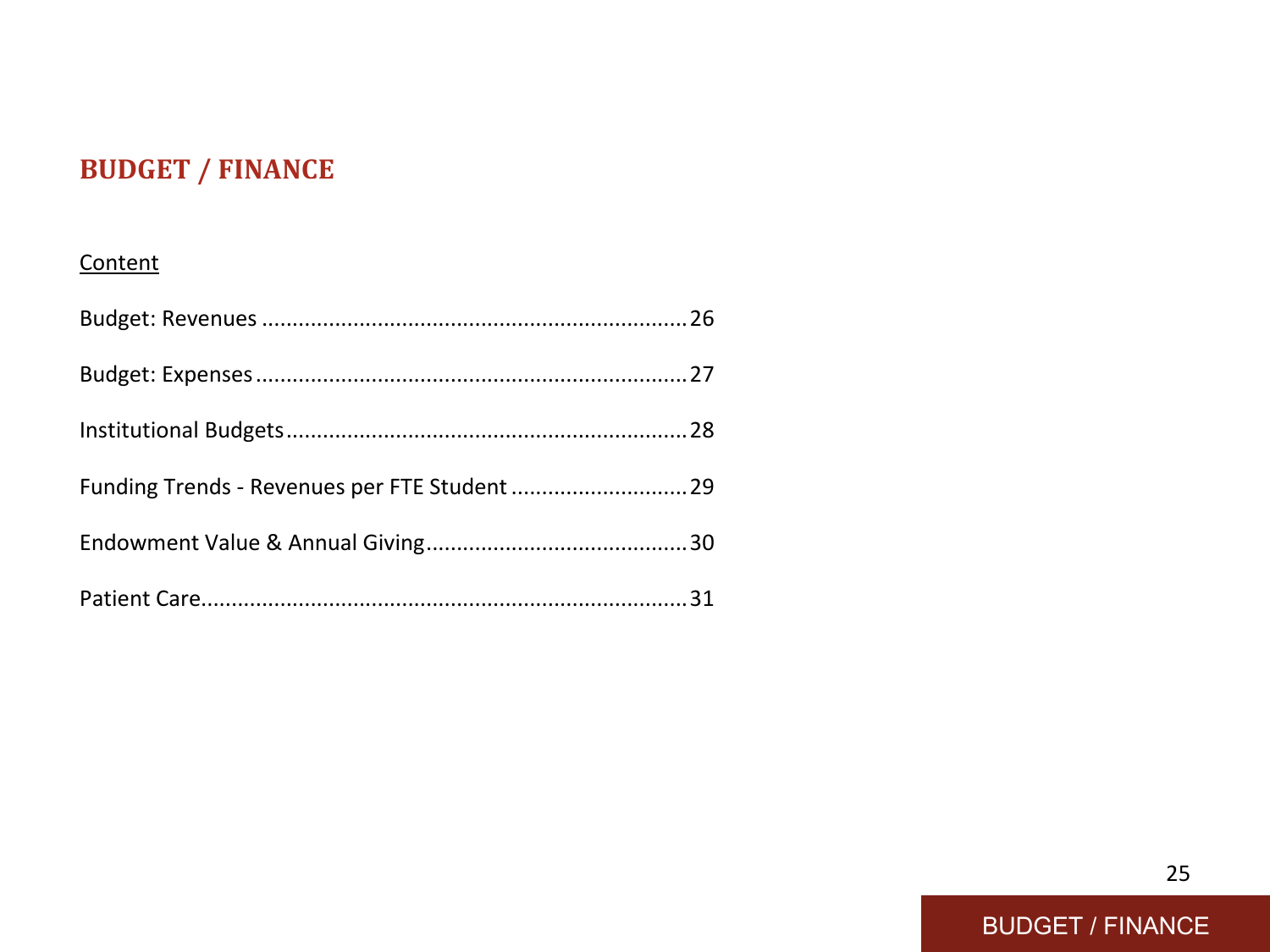26

#### **Budget: Revenues = \$18.3 billion**

*FY 2017 (in millions)*

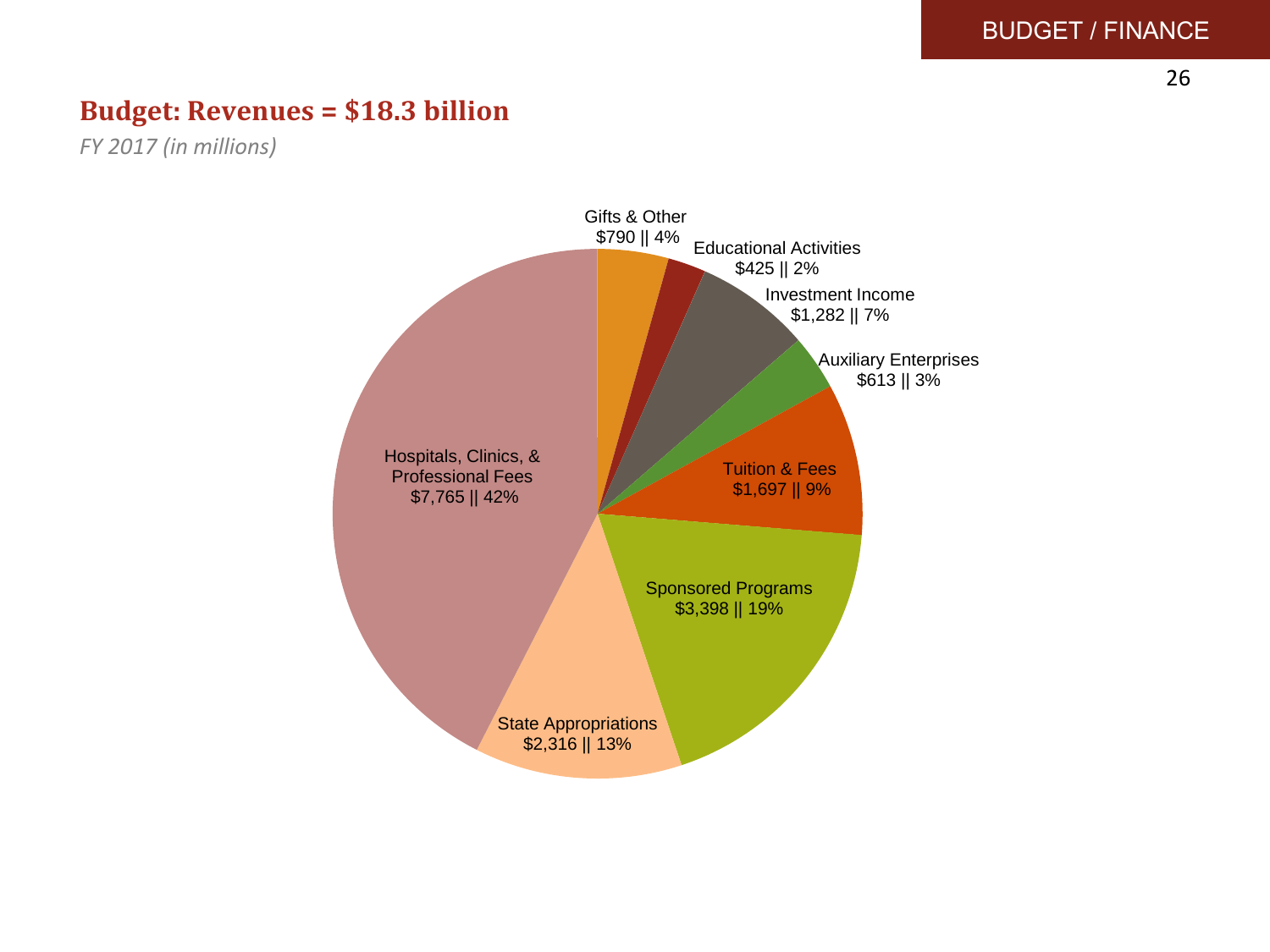### **Budget: Expenses and Debt Service = \$17.9 billion**

*FY 2017 (in millions)*



27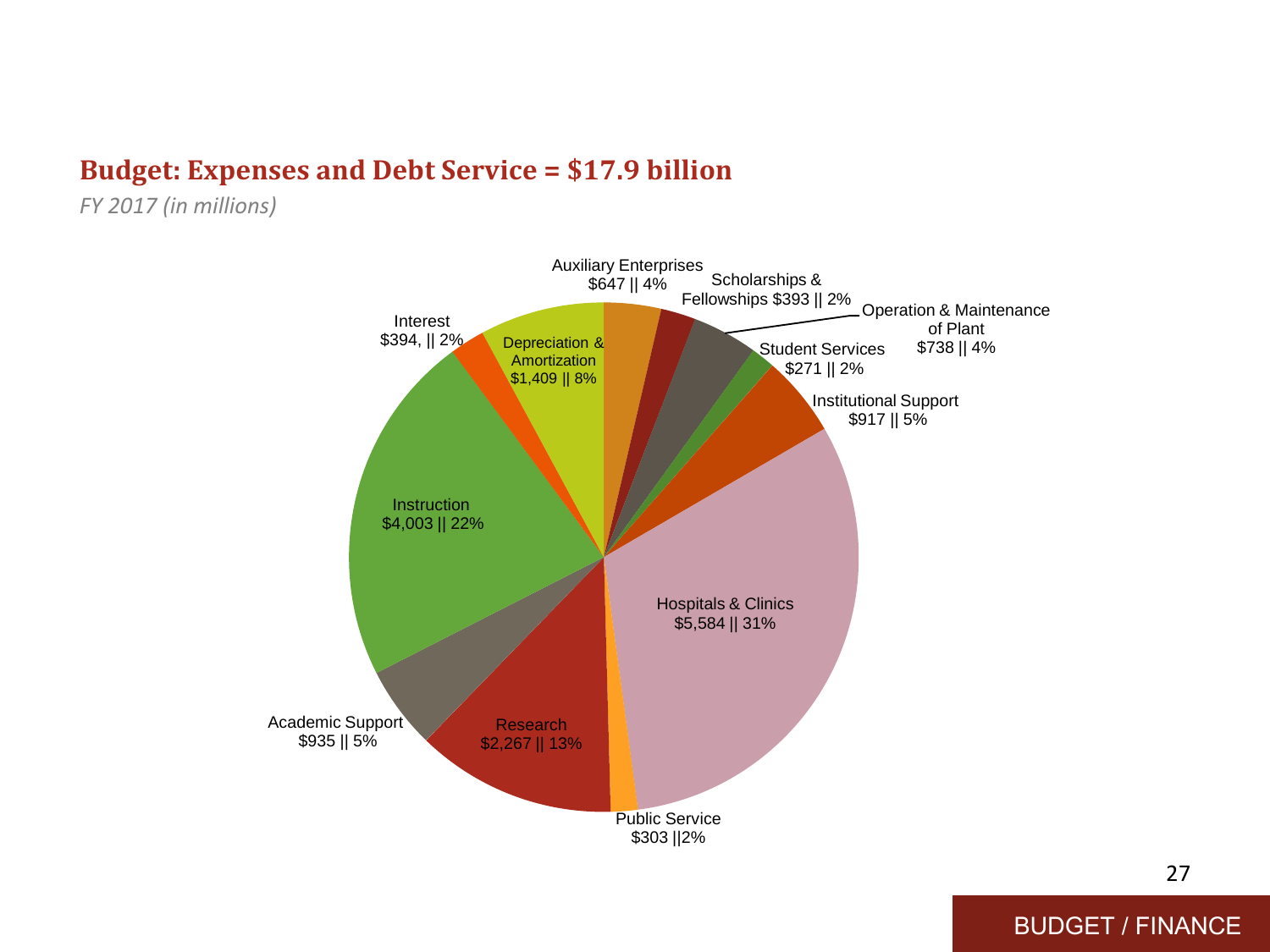#### BUDGET / FINANCE

## **Institutional Budgets**

*FY 2017 (in millions)*

|                     | <b>Total Budget</b> | <b>From General</b> |                  |
|---------------------|---------------------|---------------------|------------------|
|                     | Expenditures        | Revenue (GR)        | GR as % of Total |
| <b>UTA</b>          | \$624.9             | \$138.7             | 22.2%            |
| <b>UT Austin</b>    | \$2,835.2           | \$350.3             | 12.4%            |
| <b>UTD</b>          | \$619.7             | \$119.0             | 19.2%            |
| <b>UTEP</b>         | \$445.4             | \$114.6             | 25.7%            |
| <b>UTPB</b>         | \$81.7              | \$38.3              | 46.9%            |
| <b>UTRGV</b>        | \$508.2             | \$158.1             | 31.1%            |
| <b>UTSA</b>         | \$533.3             | \$130.0             | 24.4%            |
| UTT                 | \$146.9             | \$44.9              | 30.6%            |
| <b>Academic</b>     | \$5,795.3           | \$1,093.9           | 18.9%            |
| <b>UTSWMC</b>       | \$2,706.2           | \$193.5             | 7.2%             |
| <b>UTMB</b>         | \$2,084.4           | \$373.7             | 17.9%            |
| <b>UTHSCH</b>       | \$1,498.7           | \$215.0             | 14.3%            |
| <b>UTHSCSA</b>      | \$804.3             | \$175.6             | 21.8%            |
| <b>UTMDA</b>        | \$4,483.4           | \$207.8             | 4.6%             |
| <b>UTHSCT</b>       | \$203.1             | \$56.3              | 27.7%            |
| Health              | \$11,780.1          | \$1,221.9           | 10.4%            |
| <b>System Admin</b> | \$287.0             |                     | 0.0%             |
| Total               | \$17,862.4          | \$2,315.8           | 13.0%            |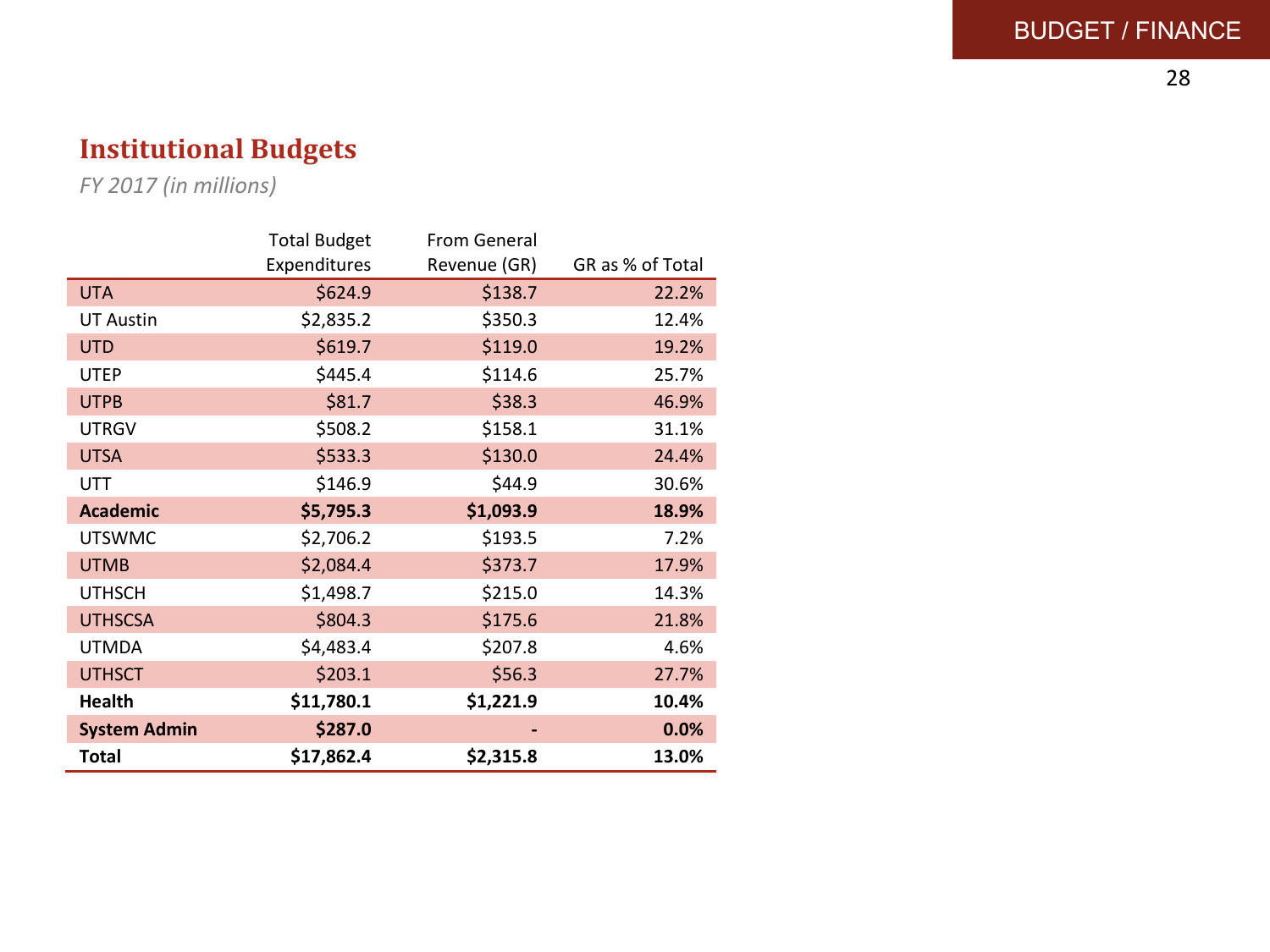#### **Funding Trends – Revenue per FTE Student (Academic Institutions)**

*FY 2015, Inflation-Adjusted to 2015*



State Appropriations per full-time equivalent (FTE) student have declined from  $52\%$  in 2006 to 41% in 2015. Tuition and Fees have increased from 48% to 59% of revenues per FTE student.

Notes: UT System totals do not include UT Brownsville. Tuition and fee revenue is net of scholarship and fellowship discounts and waivers. State Appropriations include general revenue support from the State of Texas for instruction and operations, infrastructure support, special items, tuition revenue bond debt service, and group health insurance and employee benefits. All revenue and expense data were adjusted to the FY 2015 base year for inflation using the Consumer Price Index - Urban (CPI - U) for September of each year.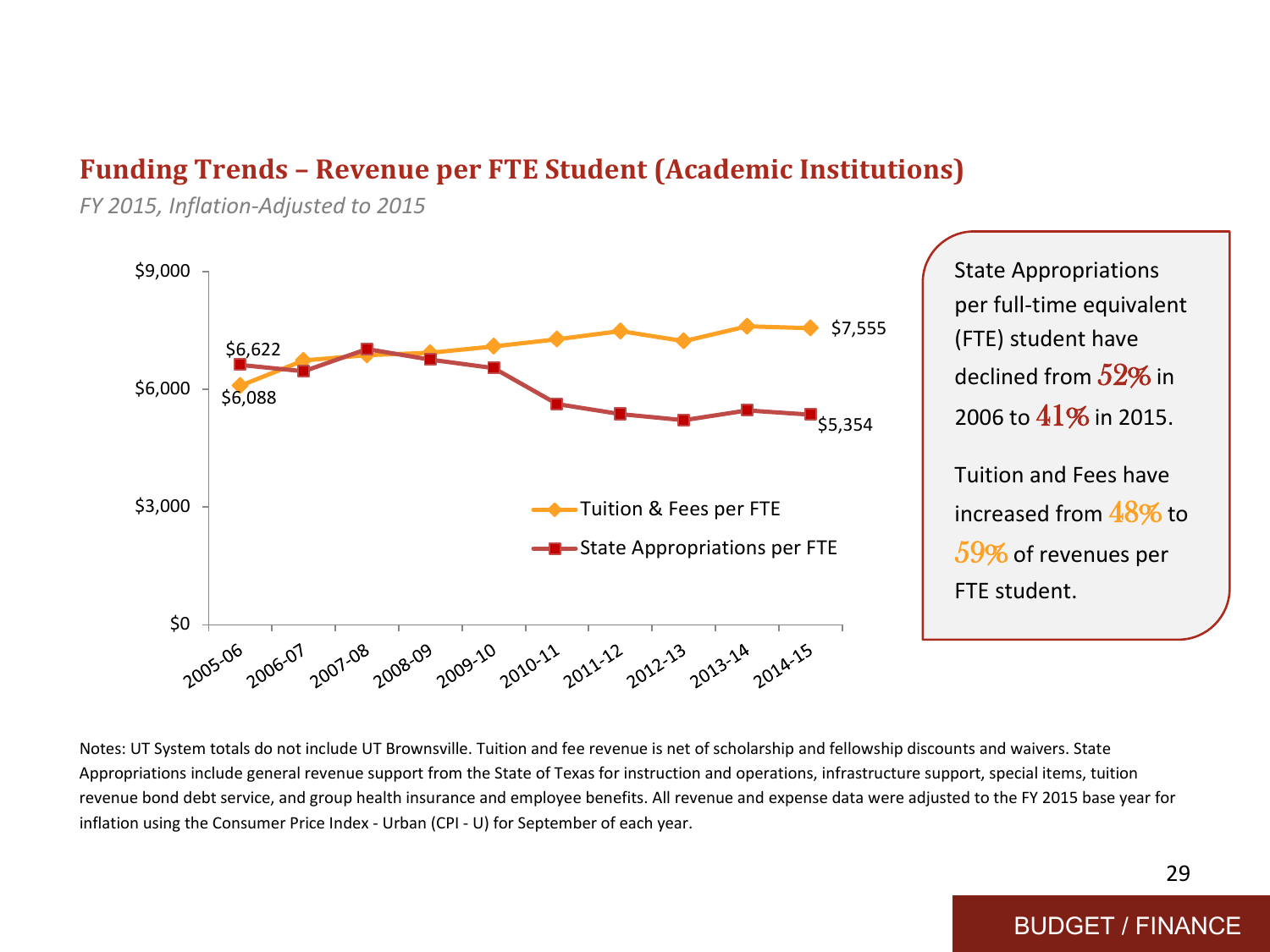30

## **Endowment Value & Annual Giving**

*FY 2016 (in millions)*

|                     | Endowment  |               |                      |
|---------------------|------------|---------------|----------------------|
|                     | Value      | 5-Year Change | <b>Annual Giving</b> |
| <b>UTA</b>          | \$129.0    | 62.4%         | \$12.5               |
| <b>UT Austin</b>    | \$10,935.8 | 68.0%         | \$346.0              |
| <b>UTD</b>          | \$436.1    | 60.6%         | \$46.8               |
| <b>UTEP</b>         | \$218.9    | 79.9%         | \$19.2               |
| <b>UTPB</b>         | \$46.2     | 40.1%         | \$3.3                |
| <b>UTRGV</b>        | \$81.9     | N/A           | \$9.7                |
| <b>UTSA</b>         | \$133.9    | 61.1%         | \$17.0               |
| <b>UTT</b>          | \$76.1     | 92.9%         | \$4.9                |
| <b>Academic</b>     | \$12,058.0 | 68.0%         | \$459.4              |
| <b>UTSWMC</b>       | \$1,684.1  | 86.2%         | \$181.2              |
| <b>UTMB</b>         | \$534.0    | 88.4%         | \$44.7               |
| <b>UTHSCH</b>       | \$336.1    | 57.1%         | \$55.5               |
| <b>UTHSCSA</b>      | \$486.7    | 84.6%         | \$40.5               |
| <b>UTMDA</b>        | \$1,212.1  | 87.4%         | \$208.5              |
| <b>UTHSCT</b>       | \$45.1     | 91.1%         | \$1.9                |
| <b>Health</b>       | \$4,298.1  | 84.4%         | \$532.3              |
| <b>System Admin</b> | \$9,474.1  | 61.3%         | \$5.7                |
| <b>Total</b>        | \$25,830.2 | 68.3%         | \$997.4              |

## The Permanent University Fund

2.1 million acres

Market value as of 08/31/16 \$17.9 billion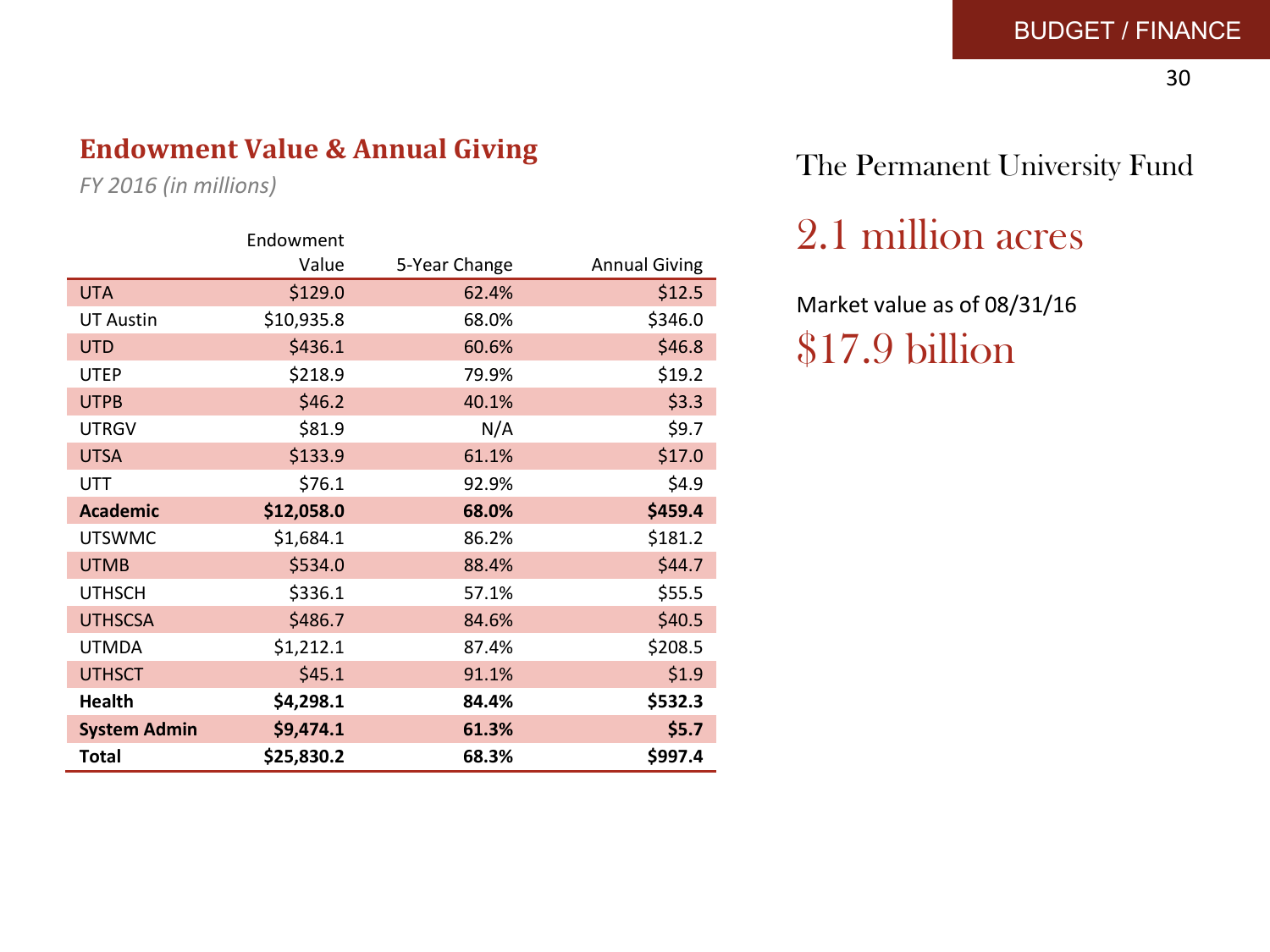## **Patient Care**

*FY 2015*

|                | Outpatient    |                      |
|----------------|---------------|----------------------|
|                | <b>Visits</b> | <b>Hospital Days</b> |
| <b>UTSWMC</b>  | 2,246,682     | 539,443              |
| <b>UTMB</b>    | 943,490       | 144,129              |
| <b>UTHSCH</b>  | 1,647,382     | 264,136              |
| <b>UTHSCSA</b> | 941,989       | 304,051              |
| <b>UTMDA</b>   | 1,440,684     | 202,483              |
| <b>UTHSCT</b>  | 144,146       | 14,005               |
| <b>Total</b>   | 7,364,373     | 1,468,247            |

43% of revenues for the UT System budget come from hospital, clinics, and professional fees related to patient care. Hospitals and clinics are 31% of total expenses.